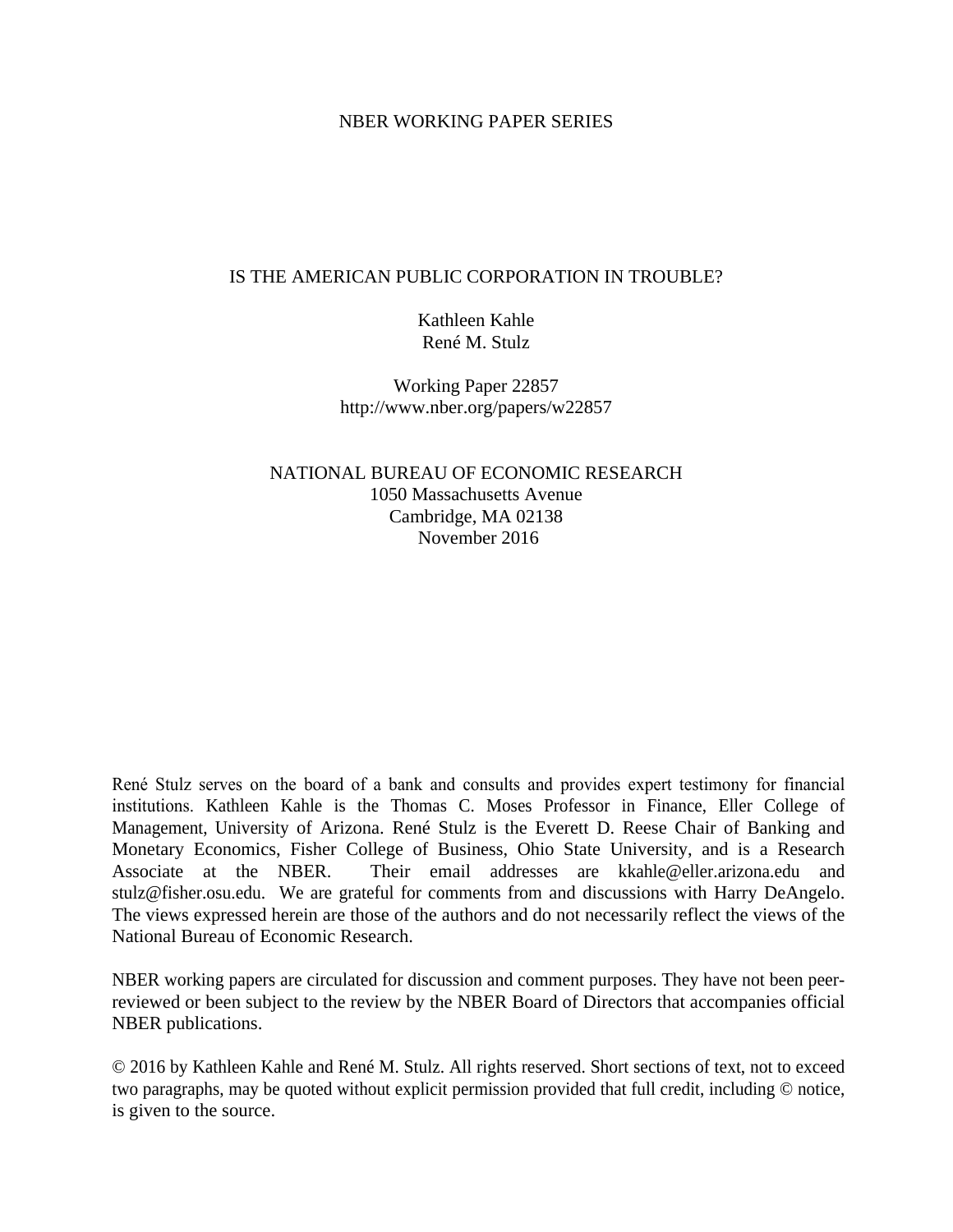Is the American Public Corporation in Trouble? Kathleen Kahle and René M. Stulz NBER Working Paper No. 22857 November 2016 JEL No. D22,G24,G30

## **ABSTRACT**

We examine the current state of the American public corporation and how it has evolved over the last forty years. There are fewer public corporations now than forty years ago, but they are much older and larger. They invest differently, as the importance of R&D investments has grown relative to capital expenditures. On average, public firms have record high cash holdings and in most recent years they have more cash than long-term debt. They are less profitable than they used to be and profits are more concentrated, as the top 100 firms now account for most of the net income of American public firms. Accounting statements are less informative about the performance and the value of firms because firms increasingly invest in intangible assets that do not appear on their balance sheets. Firms' total payouts to shareholders as a percent of net income are at record levels, suggesting that firms either lack opportunities to invest or have poor incentives to invest. The credit crisis appears to leave few traces on the course of American public corporations.

Kathleen Kahle University of Arizona McClelland Hall P.O. Box 210108 Tucson , AZ 85721-0108 kkahle@eller.arizona.edu

René M. Stulz The Ohio State University Fisher College of Business 806A Fisher Hall Columbus, OH 43210-1144 and NBER stulz@cob.osu.edu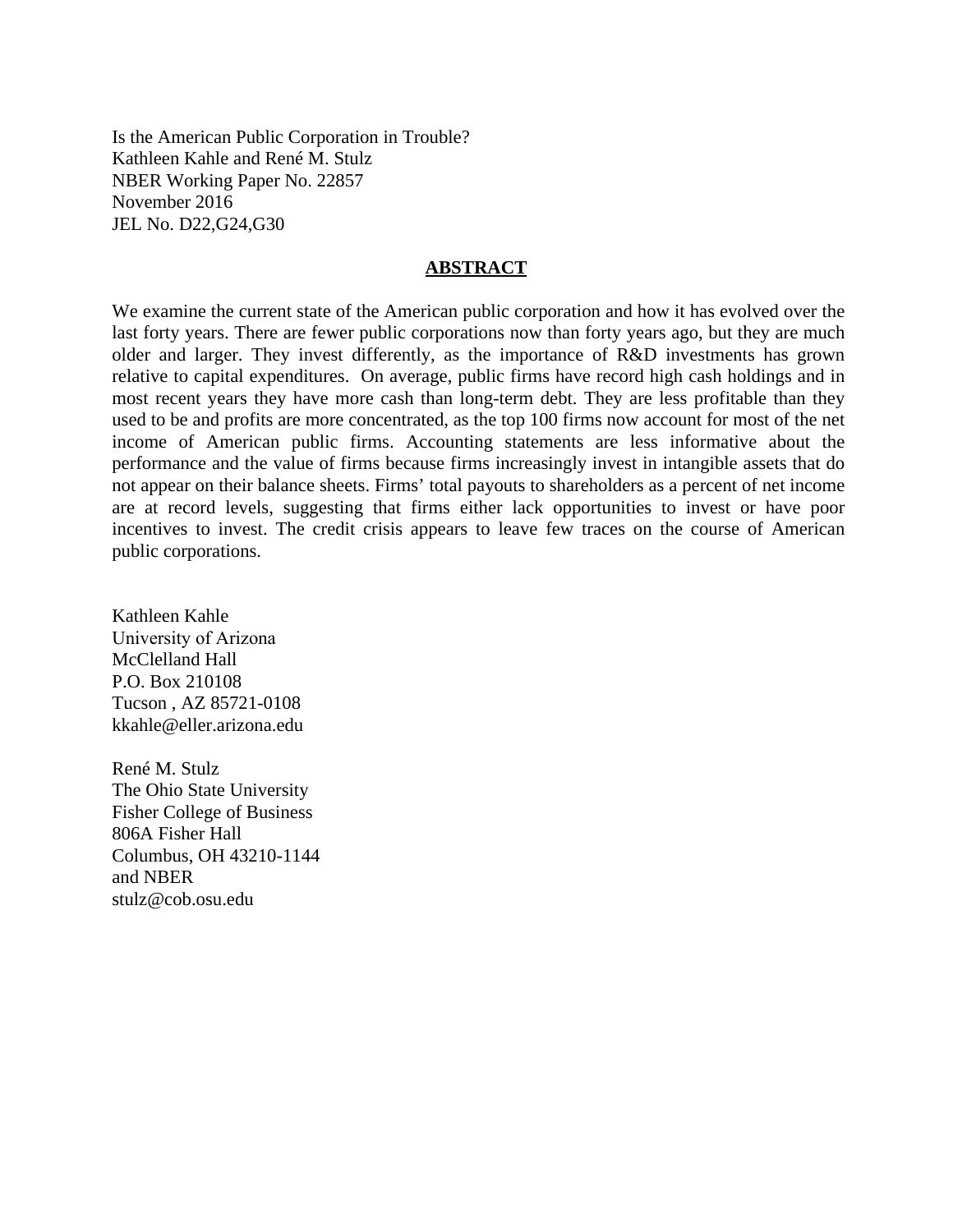## **Section 1. Introduction**

In a famous article published in the Harvard Business Review in 1989 titled "Eclipse of the public corporation," Jensen (1989) predicts the demise of the public corporation. He argues that public corporations are inefficient organizational forms because private firms financed by debt and private equity can resolve agency conflicts between investors and managers better than public firms. His prediction appeared to be invalid at first. The number of public firms increased sharply in the years immediately after the publication of the article. However, as Doidge, Karolyi, and Stulz (2017) show, the number of listed firms peaks in 1997 and falls by half since then, such that there are fewer public corporations today than forty years ago. Does this fall vindicate Jensen (1989)? Is the public corporation in trouble?

In this paper, we examine how American public corporations evolve over the last forty years. Over that period of time, public corporations experience massive changes. Not only are there fewer public corporations today than forty years ago, but these corporations are very different. They are much older and bigger. They are in different industries. Their assets are composed differently. They invest less in physical assets but more in R&D. They finance themselves differently. They are less profitable, especially if they are small. Their payouts to shareholders are higher, but in contrast to forty years ago, more payouts take the form of repurchases than of dividends. Their shareholders are very different, as institutions now typically hold more than half the shares of corporations large enough to be suitable investments for such investors.

To show how American public corporations have changed, we compare snapshots for 1975, 1995, and 2015. The variables we discuss are reported in Table 1 for these three years. These three snapshots correspond to the start and the end of our sample period, as well as a year that is in the middle of our sample period and close to when the number of public corporations peaks. In 1975, there are 4,819 publicly listed corporations. By 1995, that number increases to 7,002. The number of public corporations increases for the next two years to reach a peak of 7,507 in 1997. However, by 2015, the number of public corporations falls to 3,766, which is roughly half the number of public corporations at the peak and over 20% lower than in 1975.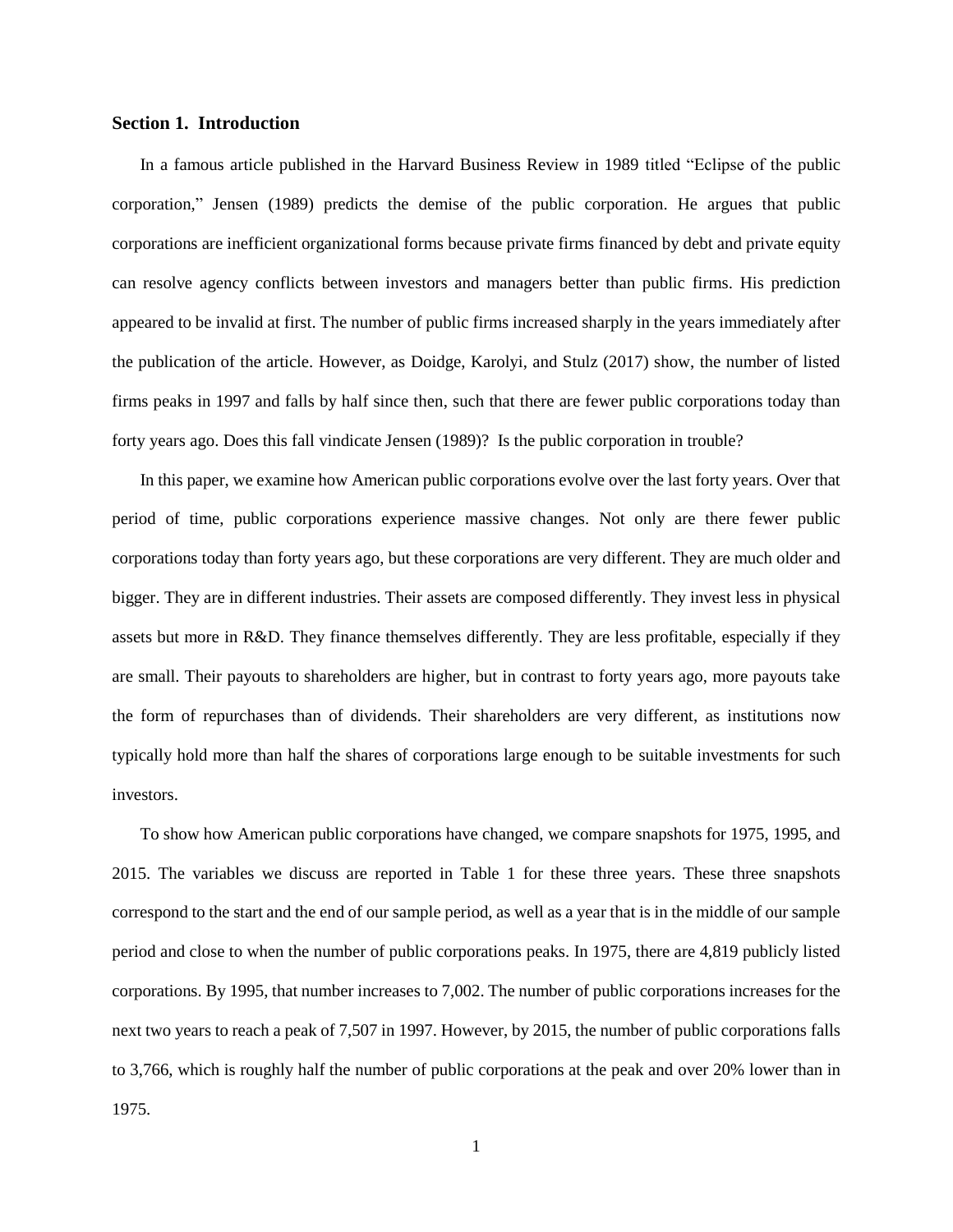Since the listing peak in 1997, there is only one year in which the number of listed firms increases. Specifically, the number of listed firms is 129 firms higher in 2014 than in the previous year. In contrast, the total value of American listed firms fluctuates sharply throughout the last forty years. Focusing on values expressed in terms of the purchasing power of 2015 dollars, we find that the aggregate market capitalization of public corporations in 2015 is about seven times larger than forty years ago. However, the aggregate value of public corporations is slightly higher in 1999, the peak of the dot-com bubble, than in 2015. From 1999 through 2015, the equity value of American public corporations is on a rollercoaster, falling from \$22 trillion in 1999 to \$11 trillion at the end of 2008, before increasing to close to \$22 trillion at the end of 2015.

Since the total equity value of listed corporations is higher in 2015 than in 1995 but the number of corporations falls by half, the average market value of equity of public corporations must be significantly larger at the end of our sample period. In fact, we find that the average market value of the equity of a public corporation (in constant 2015 dollars) in 2015 is almost ten times the market value in 1975. The median market value increases by a factor of ten as well. Hence, we have fewer public corporations, but they are much larger. This increase in size is accompanied by a striking increase in the concentration of performance and assets. In 2015, 35 corporations account for half the assets of public corporations and 30 account for half the net income. In contrast, in 1975, these numbers were, respectively, 94 and 109.

Public corporations are in different industries as well. In 1975, the industries with the most listed firms are utilities, banks, and machinery. In 2015, these industries are banks, business services, and drugs. The industries that have grown are mostly industries that spend less on capital expenditures and more on R&D. This shift in how firms invest is fairly dramatic when we examine averages, but not when we look at medians. The reason for this difference is that the median firm does not report any R&D expense. When we consider averages, capital expenditures as a percentage of assets falls in half from 1975 to 2015. In contrast, R&D increases by a factor of five. In 1975, the average public corporation spends almost seven times more on capital expenditures than it spends on R&D. By 2015, average spending on R&D surpasses that on capital expenditures. Perhaps not surprisingly, since firms spend less on capital expenditures,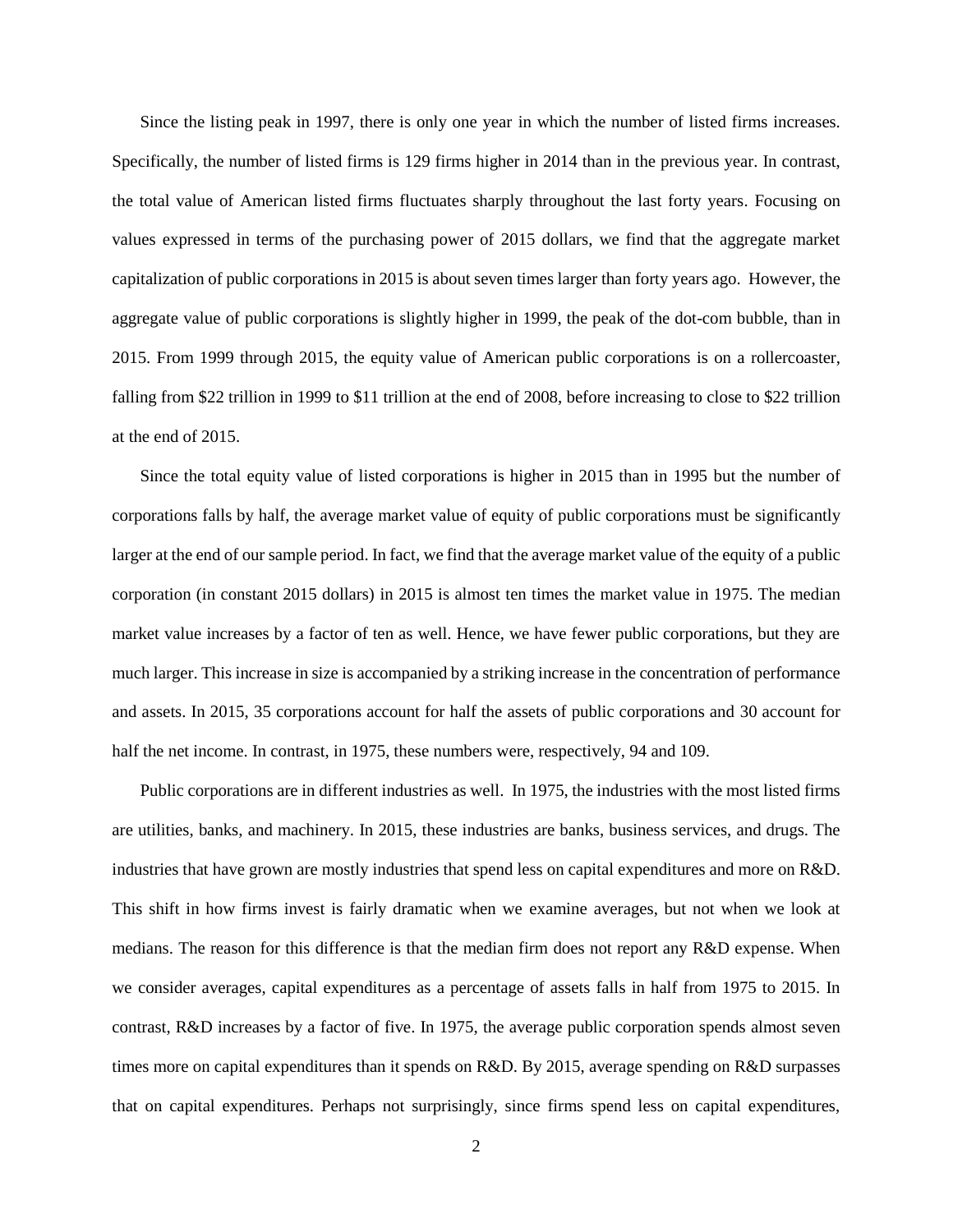property, plant, and equipment (PPE) is a smaller fraction of the assets of public corporations in 2015. While corporations' assets comprise less PPE, the fraction of assets represented by holdings of cash and liquid assets more than doubles.

One difficulty with the change in corporate investment is that the accounting treatment of R&D investment differs from the treatment of capital expenditures. Capital expenditures are capitalized over time, but R&D investment is expensed in the year incurred. Hence, if a firm increases its R&D investment at the expense of capital expenditures, its accounting performance suffers. For example, a well-accepted measure of profitability is a firm's operating cash flow to assets. This measure excludes depreciation and other non-cash charges or charges unrelated to operations. From 1996 through 2015, the yearly equally weighted average of operating cash flow to assets for public corporations averages only 0.2% of assets. From 1975 to 1995, it averages 4.3%. However, if we add R&D to cash flow, the deterioration in profitability is dramatically smaller, although it still exists: cash flow as a percentage of assets falls from 6.9% in the first twenty years of our sample to 5.3% in the last twenty. Another measure of profitability is return on assets (ROA). This measure includes the effect of depreciation and other non-cash charges. Average and median ROA for American corporations also decreases over our sample period, although much less so for large firms.

We also examine how corporations finance themselves. Compared to 1975, public firms have less debt on average, even though their leverage has increased over the last few years. Perhaps the best measure of their financial health is the ratio of debt minus cash over total assets, or the net leverage ratio. In the first twenty years of our sample, the average of the yearly equally weighted net leverage is 12.1%; since 1995, it is 0.7%. However, the equally weighted average of net leverage across firms is negative in every year from 2003 to 2014 except for 2008. Thus, in those years U.S. public firms on average have more cash than debt. In this paper, we report equally weighted averages as well as asset-weighted averages. Asset-weighted averages are more informative about large firms and thus can lead to different conclusions than equally weighted averages. Asset-weighted averages of leverage and net leverage in 2015 are at about the same level as in 1975. In other words, for large firms, leverage is not lower than in 1975.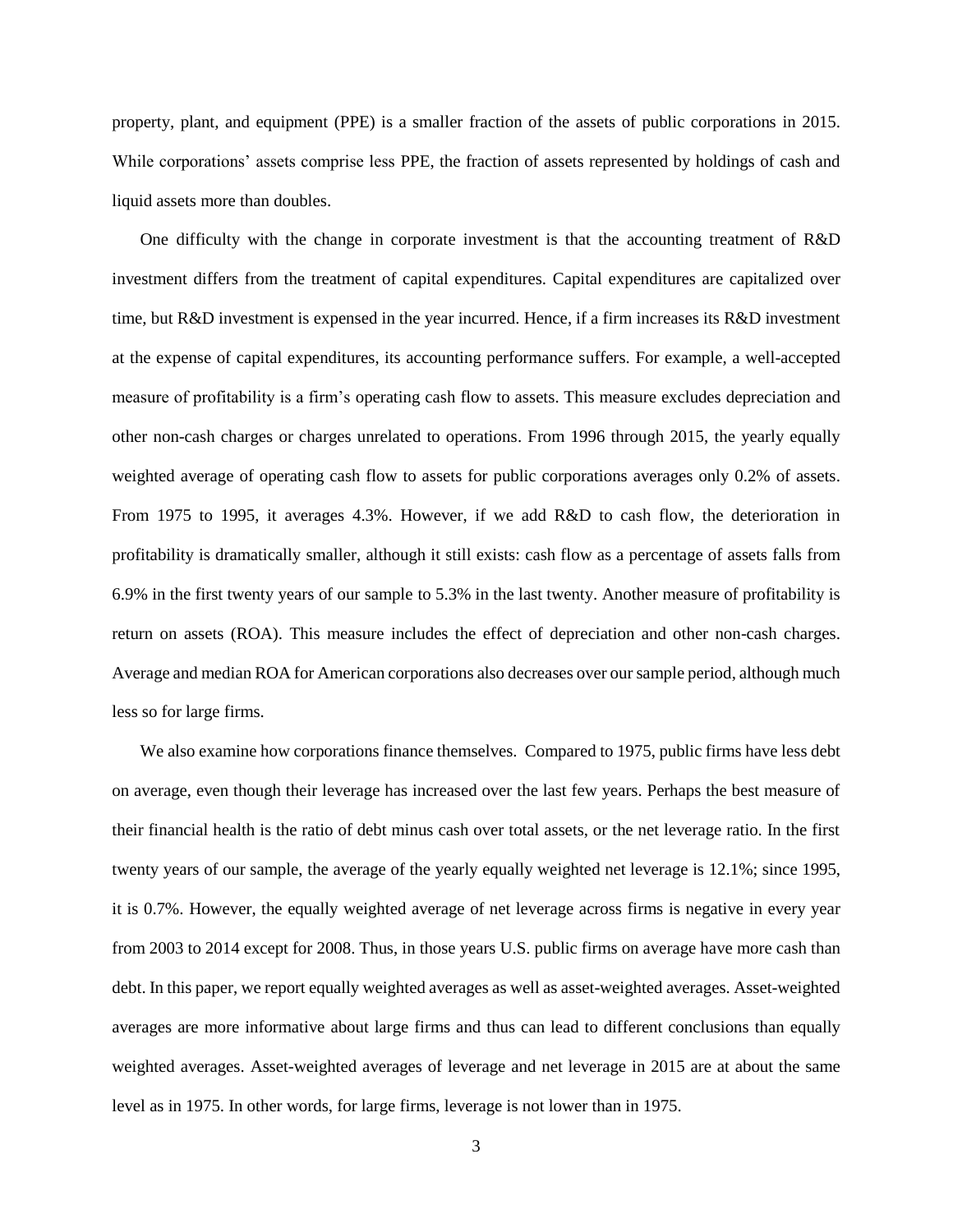Lastly, we focus on the owners of the equity, including how their composition has changed and how payouts to shareholders have evolved. We find that ownership of American public firms has changed substantially. The first year in which we can obtain institutional ownership from Thomson Financial's 13F data is 1980. In 1980, institutional ownership averages 17.7%. In 2015, average institutional ownership is 50.4%. Shareholders' payouts from corporations also differ now compared to 1975. Average dividends per dollar of assets are lower today than in 1975, in spite of the fact that average dividends per dollar of assets have increased by a factor of almost three since 2000. Repurchases of shares are much higher now than either twenty or forty years ago. Since the late 1990s, public corporations as a whole spend more on repurchases than on dividends, and repurchases per dollar of assets are more than six times what they were forty years ago. Because of the increase in repurchases, the highest share of net income paid out during our sample period is in 2015. Another important implication of repurchases is that, when we use an assetweighted average, American public firms have negative net issuance of equity, meaning that large firms repurchase more shares than they issue for most years since the late 1990s.

The remainder of the paper is organized as follows. In the next section, we show that in 2015 there are fewer public firms, they are larger, and they are older than earlier in our sample period. In Section 3, we focus on what public firms do and how what they do has changed over time. In Section 4, we show how the capital structure and equity ownership of firms has changed. We conclude in Section 5.

## **Section 2. Fewer public firms, but bigger and older.**

Doidge, Karolyi, and Stulz (2017) show that in recent years the U.S. has a listing gap in that it has fewer listed firms than one would expect given its economic development and institutions. They show that this listing gap is large. Specifically, if the variables that explain the number of listings per capita worldwide are used to predict the number of listed firms in the U.S., the predicted number of listed firms exceeds the actual number by more than 5,000 firms. There is no listing gap until 1999, but it grows steadily since.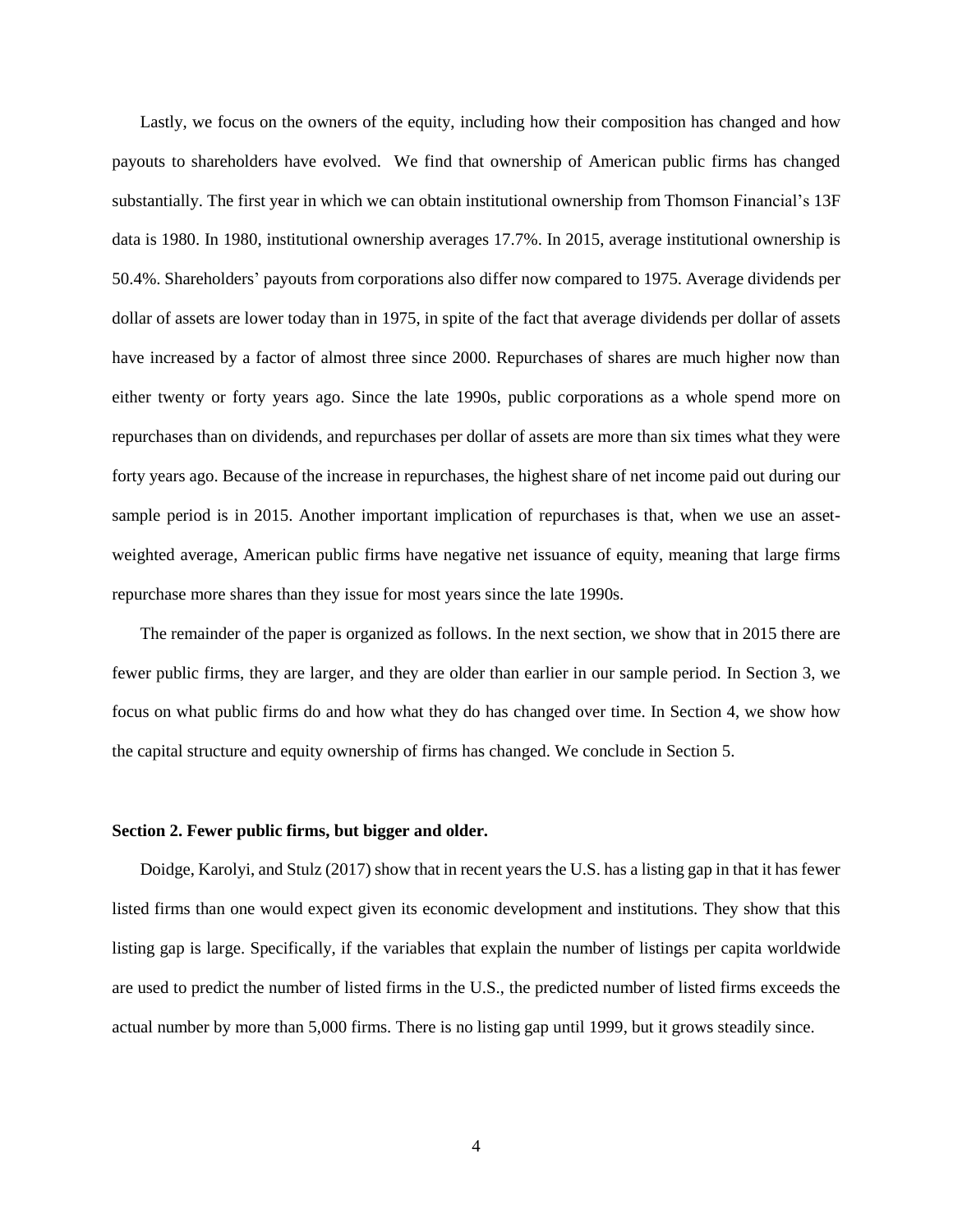Figure 1 shows the evolution of the number of listings from 1975 to 2015.<sup>1</sup> Listed firms consist of the firms listed on NYSE, Amex, and Nasdaq. In 1975, the U.S. has 4,819 listed firms, as shown in Table 1. The figure shows that this number increases rather steadily until 1997, when it reaches 7,507 listed firms. After that, the number falls rapidly until 2003 and then at a slower pace. However, the number of listed firms keeps falling until 2013, when it reaches 3,657. It increases slightly in 2014 before falling again to 3,766 in 2015. The number of listed firms in 2015 is lower than forty years earlier by 1,053 firms, or over 20% lower. It is especially striking that the number of firms falls so much given that during this time the population of the U.S. increases from 215 million in 1975 to 322 million in 2015. In 1975, the U.S. has 22.4 listed firms per million inhabitants. By 2015, it has just 11.7.

Figure 1 also shows the evolution of the aggregate market capitalization of listed firms  $-i.e.,$  the sum of the market value of all listed firms. In 2015 dollars, the aggregate market capitalization of listed firms is about 7 times higher in 2015 compared to 1975. However, in contrast to the evolution of the number of listed firms, the aggregate market capitalization does not evolve smoothly. This is especially true after 1999. The aggregate market capitalization of listed firms is higher in 1999 than in 2015. The high market capitalization in 1999 is likely explained by the extremely large valuation of firms at that time, a period often referred to as the dot-com bubble. Another often-used measure of valuation is Tobin's q, the ratio of the market value of the assets of a firm and the replacement cost of the assets. Using the market value of assets divided by the book value of assets as a proxy for Tobin's Q, as is commonly done in corporate finance, we find that Tobin's Q is 2.14 at the peak of the dot-com bubble in 1999. In contrast, it is 0.77 in 1975, 1.73 in 1995, and 1.64 in 2015. Between 1999 and 2015, the aggregate market capitalization of listed firms experiences two sharp drops.

 $\overline{a}$ 

<sup>&</sup>lt;sup>1</sup> We use two main data sources for our analysis: CRSP and Compustat. CRSP contains all firms listed on the NYSE, AMEX, and Nasdaq. When examining Compustat data, we use the intersection of CRSP and Compustat firms. We examine the firms listed on CRSP that are not covered by Compustat, and find that these firms account for 1-3% of the aggregate market capitalization of all listed firms.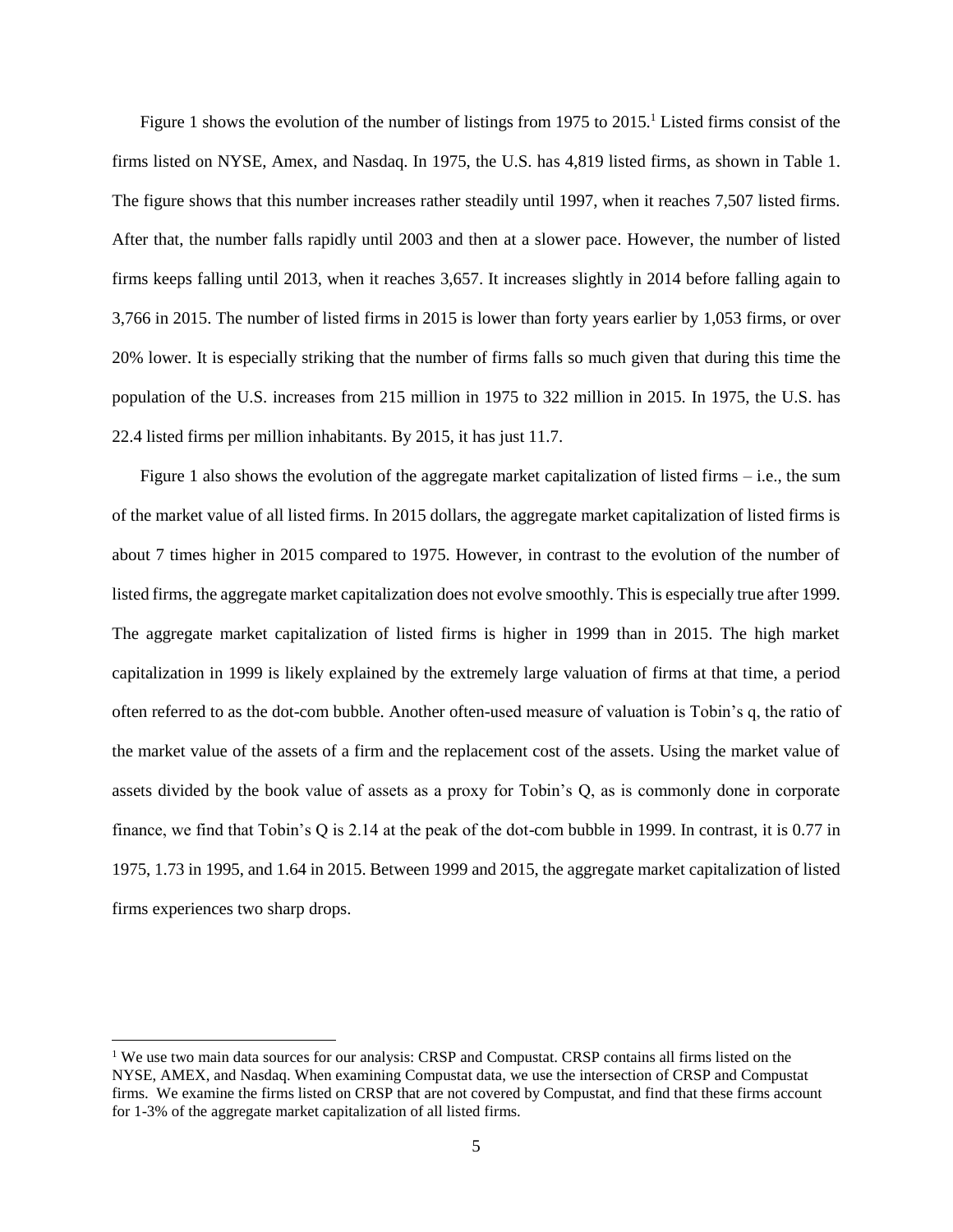It is common to examine the aggregate market capitalization of stocks compared to GDP. Many academic studies use this ratio as a measure of financial development.<sup>2</sup> This ratio is higher in 2015 than in either 1995 or in 1975. However, since the aggregate market capitalization is volatile, this ratio is volatile as well. It is 38.4% in 1975, climbs to 78.0% in 1995, peaks at 153.5% in 1999, drops to 69.2% in 2008, and increases back to 116.2% in 2015. The ratio in 2015 is 24% lower than at its peak.

The change in the number of listed firms from one year to the next is equal to the number of new lists minus the number of delists. Consequently, for the number of listed firms to fall, the number of delists must exceed the number of new lists. The steady decrease in the number of listed firms since 1997 means that delists are high relative to new lists. This evolution is the result of both high delists and low new lists. The majority of new lists are due to IPOs. The number of IPOs experiences a dramatic drop after 2000, such that the average yearly number of IPOs after 2000 is roughly a third of the average from 1980 to 2000 (see Gao, Ritter, and Zhu (2013), and Doidge, Karolyi, and Stulz (2013)). The three main reasons for why a firm delists are: (1) it no longer meets the listing requirements, which is typically because it is in extremely serious financial trouble if it is not already bankrupt, (2) it has been acquired, or (3) it has chosen to voluntarily delist. Doidge, Karolyi, and Stulz (2017) show that the dominant reason for delists since the listing peak is mergers and that the typical merger in which a public firm delists is a merger of two public firms. Although leveraged buyouts of public companies are economically important (see Kaplan and Stromberg (2008)), their contribution to delists is small compared to the contribution of acquisitions by public firms. Leveraged buyouts of public firms are also a small fraction of the transactions undertaken by private equity funds, as most of these transactions involve private firms or divisions of public firms.

The fact that mergers are the predominant reason for delisting and that there are more delists than new lists since 1997 has two important implications: public firms are bigger and older than they were twenty or forty years ago. We first measure firm size using market capitalization. To assess size, however, it is important to adjust for changes in the price level. Consequently, we quote market capitalization in 2015

l

 $2$  See Levine (1997).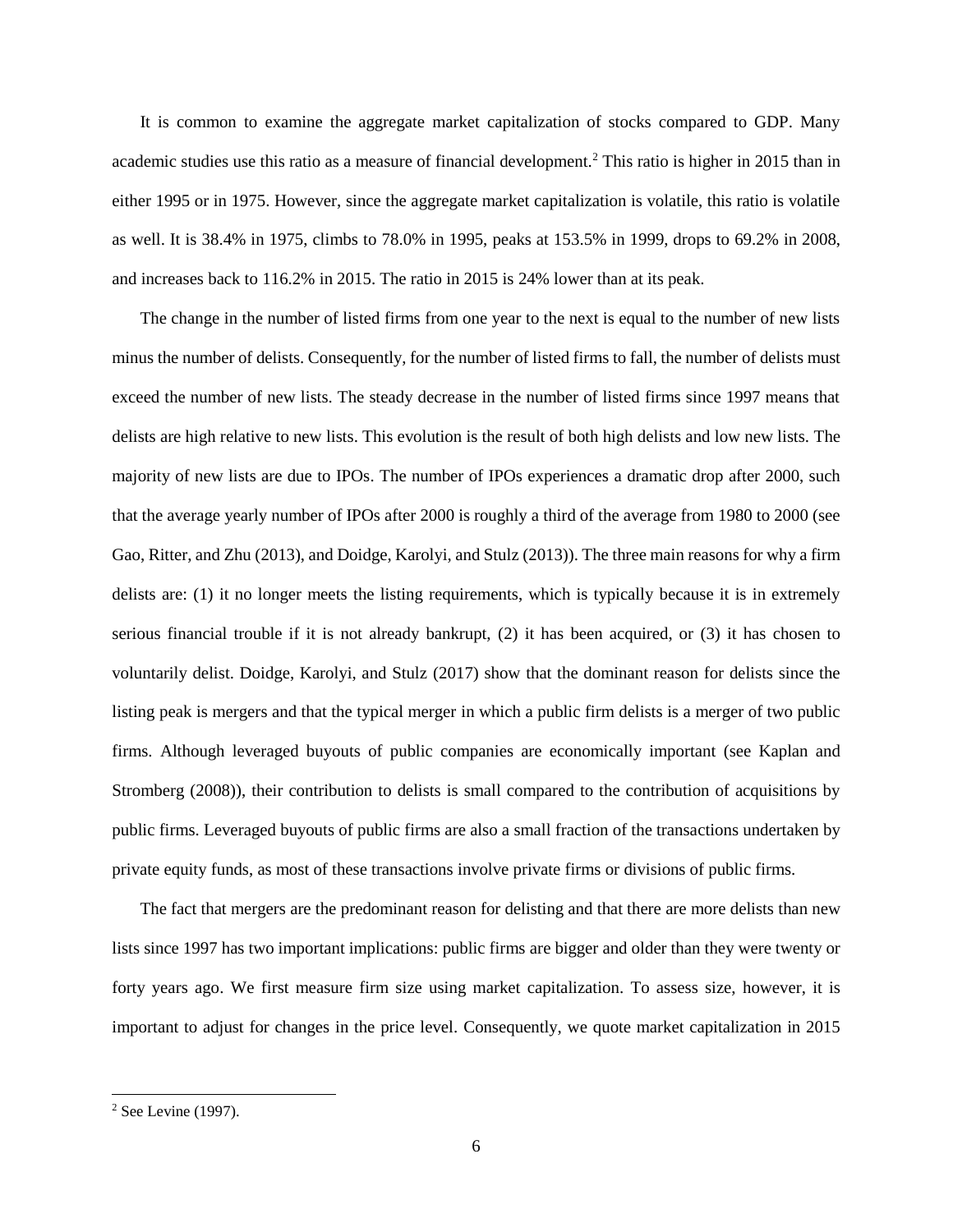dollars. In 1975, the mean market capitalization in 2015 dollars of all listed firms is a bit more than one tenth the mean market capitalization in 2015: \$663 million versus \$5,753 million as shown in Table 1. A similar evolution takes place for the median market capitalization (untabulated), as it increases from \$60 million to \$570 million. The increase in size is faster after the peak in listings. Mean market capitalization increases by 299% in the 22 years before the peak and then increases again by 290% in the 18 years since the peak.

The mean market capitalization is much higher than the median market capitalization. This difference is symptomatic of the extreme skewness in the distribution of market capitalization. This skewness has not gotten worse over time. The ratio of mean to median is 10.96 in 1975 and is 10.09 in 2015. This ratio peaks in 2000 at 21.36. Another way to look at the distribution of market capitalization is to look at the smallest and the largest number of firms it takes to reach 25% of the market's total capitalization. In 1975, the 14 largest firms have an aggregate market capitalization equal to 25% of the market as a whole. The 4,484 smallest firms, or 93.0% of all listed firms, together have a market capitalization equal to the market capitalization of the 14 largest firms. In 2015, the 21 largest firms have a total market capitalization equal to 25% of the market as a whole. The 3,487 smallest firms, or 92.6% of listed firms, have a market capitalization equal to the market capitalization of the 21 largest firms.

A final way to look at this distribution is to compute a Herfindahl index of market capitalization. With this index, if one firm has almost all the capitalization of the market, the index has a value close to 10,000; if all firms are of approximately equal size, the index has a value close to zero. The index is at 79.62 in 1975, as shown in Table 1. It then follows a hockey stick pattern: its lowest value is 32.2 in 1993, from which it increases to 51.2 in 2015, such that it is higher in 2015 than at the bottom but lower than at the beginning. The bottom line from the evolution of this index is that its value in 2015 is closer to its lowest value than to its value in 1975. Another way to look at the distribution of firm sizes of listed firms is to count the number of firms necessary to reach half of the market capitalization of U.S. equities. As shown in Table 2, in 1975, 80 firms accounted for half of the market capitalization of U.S. equity and in 2015 77 firms did so. However, in 1995, it takes 131 firms to reach half of the market's capitalization. It follows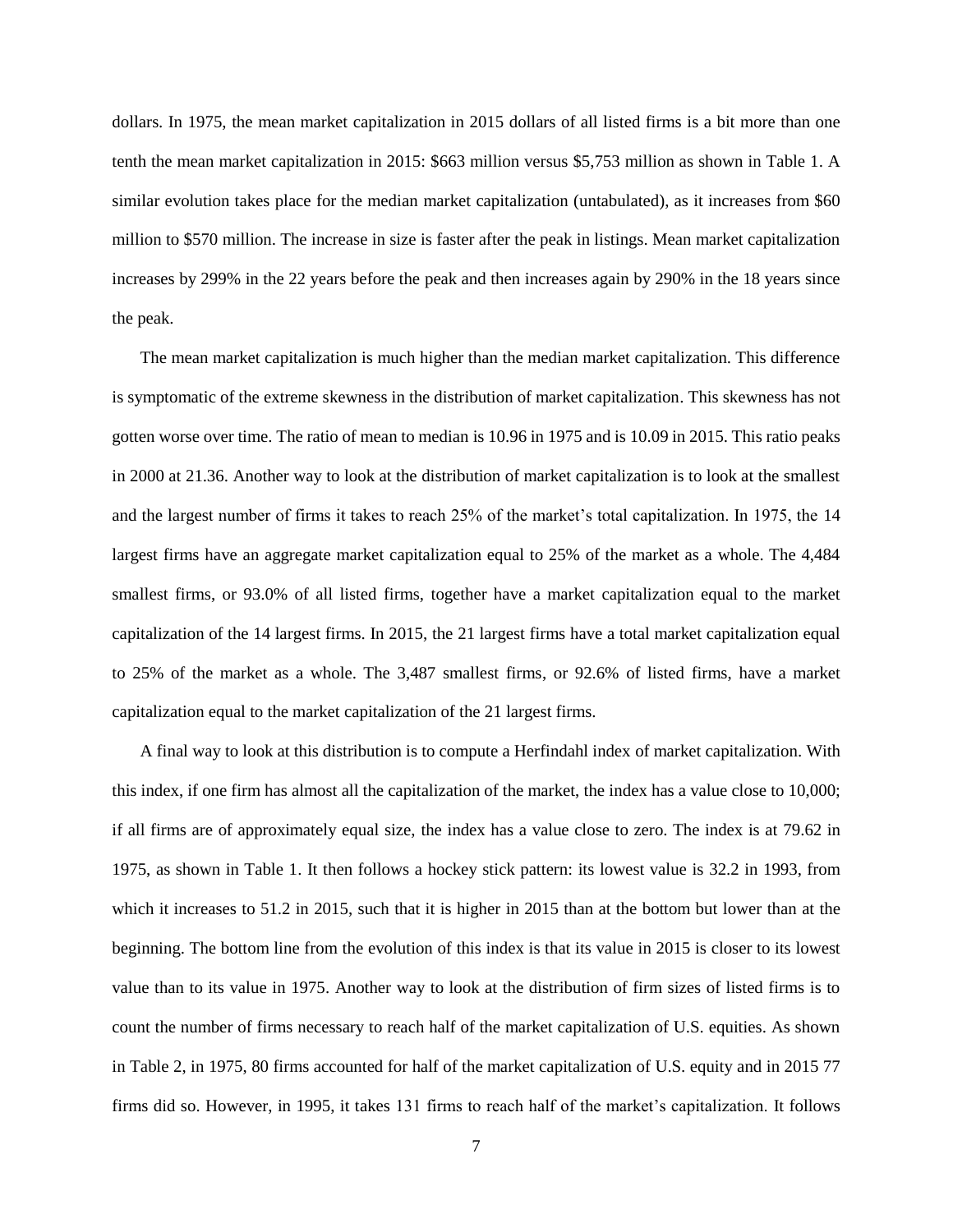from this discussion that, while firms are larger today than 40 years ago in terms of market capitalization, the distribution of firm sizes is more similar today to what it is in 1975 than to what it is in 1995 in that this distribution is more concentrated now than in 1995.

There is much concern about the extent to which it is worthwhile for small firms to be listed and whether markets have become less receptive to small firms.<sup>3</sup> A simple way to gauge the receptivity of markets to small firms is to compute the percentage of listed firms that have a market capitalization of less than \$100 million in 2015 dollars. This measure is imperfect since there are more small firms measured this way when the level of the stock market is low. Nevertheless, it offers a useful benchmark. In 1975, 61.5% of the firms are below \$100 million in 2015 dollars, as shown in Table 1. This percentage stays above 50% through 1991, peaking at 63.2% in 1990. After 1991, the percentage falls. In 1995, it is only 43.9%. The last year that it exceeds 40% is in 2002, when it is 40.2%. It then drops and is below 30% in every year after 2002 with the exception of 2008. This percentage has its lowest value in 2013 at 19.1% and is 22.6% in 2015.

One obvious concern with mergers is that they could lead to more concentration and hence less competition. Grullon, Larkin, and Michaely (2016) argue that the decrease in the number of listings is associated with a decrease in competition. The Herfindahl index is often used as a measure of concentration. Consequently. we construct a Herfindahl index of revenue at the 3-digit NAIC level for public firms. Using this measure, we find that the average Herfindahl index increases by more than 50% from 1995 to 2015, from 811.7 to 1179.5, as shown in Table 1. This increase is statistically significant at the 1% level. However, the average index is significantly lower in 2015 compared to 1975, when it is 1391.5. In other words, across 3-digit NAIC industries, industries are on average much more concentrated now than 20 years ago but less than 40 years ago. The obvious limitation of this analysis is that it ignores foreign competition, which is more important now than forty years ago, and competition from private firms. Hence, the increase in Herfindahl ratios since 1995 may actually overstate the potential decrease in the level of competition.

l

<sup>&</sup>lt;sup>3</sup> See, for instance, Weild and Kim (2010) who argue that market structure has decreased the benefits of listing for small firms, and Gao, Ritter, and Zhu (2013), who propose that growing economies of scope make it more advantageous for firms to be acquired by larger firms before the IPO.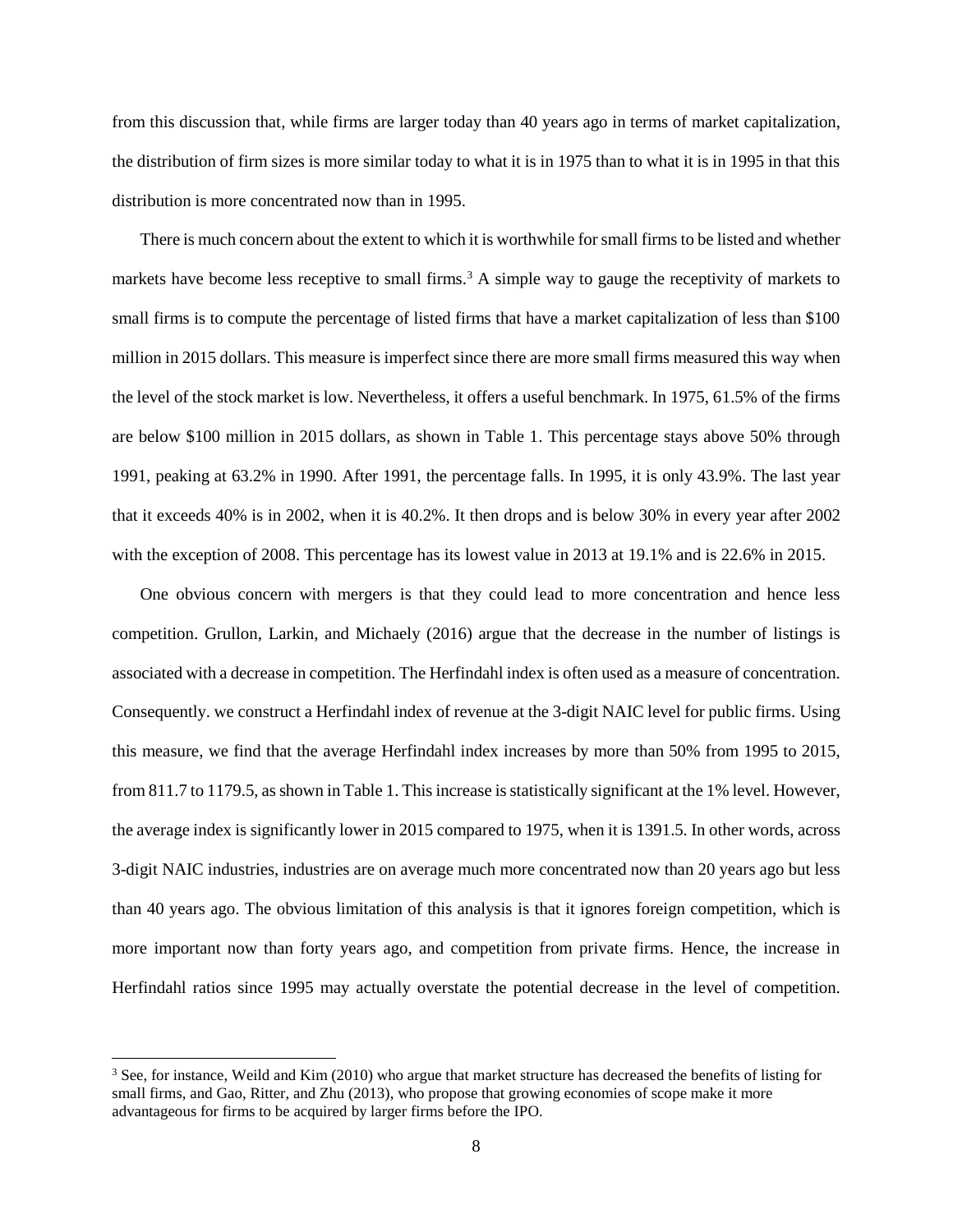However, Grullon, Larkin, and Michaely (2016) conclude that taking into account private firms does not change conclusions about the decrease in competition.

We turn next to the aging of the American firm. There are two ways to measure the age of a firm: it can be measured from the date of incorporation or from when the firm went public. Hathaway and Litan (2014) study the age since incorporation for all firms in the U.S., both private and public. They conclude that the increase in the share of the economic activity occurring in older firms is "a trend that has occurred in every state and metropolitan area, in every firm size category, and in each broad industrial sector." All else equal, the population of firms becomes older when there are not enough births of new firms relative to deaths of old firms. This aging trend is more dramatic among public firms than private firms. Unfortunately, it is difficult to assess the age of public firms since incorporation because public databases do not have systematic information on the age of incorporation. We have data for the age of public firms since listing, which is their age as listed firms. However, this data has an important limitation. Nasdaq firms are added to existing databases at the beginning of the 1970s and are all given a listed age of 0 when they are added, even though these firms are already public when added. As a result, the average firm age of 10.9 years since listing in 1975 reported in Table 1 is biased downward. Despite this bias, the average age changes little over the next twenty years. In 1995, average age is 12.2 years. The average does not change much because the number of public firms increases sharply in the 1990s, so the increase in age of the older firms is offset by the influx of young firms. However, from 1995 to 2015, the age of public firms increases to 18.5 years. The aging of the American firm is even more striking when we look at the median age rather than the average. In 1995, the median age is 8 years. The median falls after 1995, reaching a low of 6.3 years in 1997. Since then, the median age increases by a factor of 2.5. There is no question that American public firms are now much older than twenty years ago. The aging of American public firms has implications for what these firms do. For instance, Loderer, Stulz, and Walchli (2016) find that older firms innovate less and are more rigid.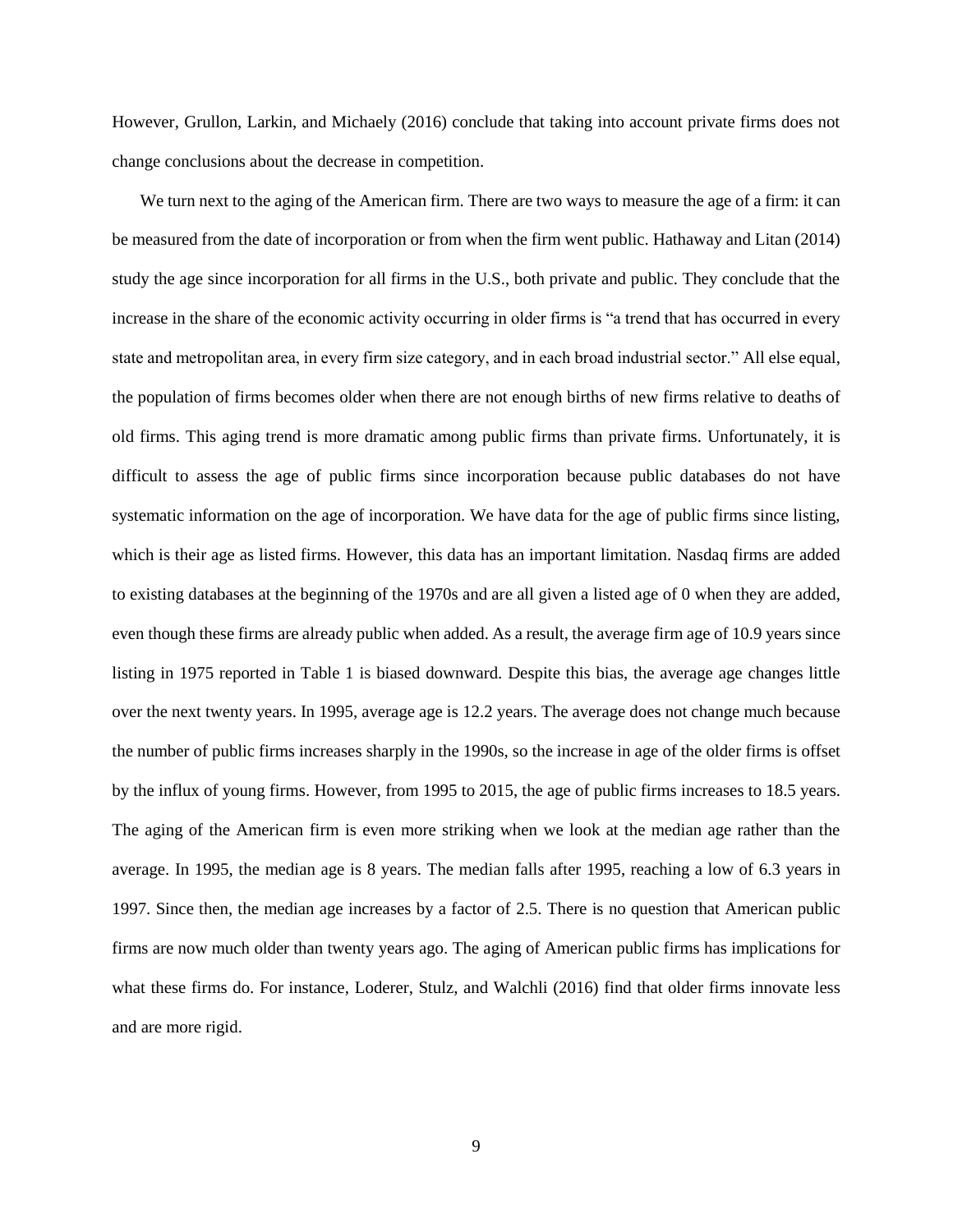#### **Section 3. What do public firms do and are they profitable doing it?**

From 1975 to 2015, the U.S. evolves into a country dominated by service industries. This has implications for how firms invest, perform, and finance themselves. In this section, we consider how firms invest and perform. To investigate what public firms do, we use an industry classification that is used widely in academic finance research, namely the 48 industries of Fama and French (1997). In this classification, the authors group two-digit SIC code industries to create 48 groups that are in related activities and roughly similar in size. Using this classification, the three industries with the most public firms in 1975 were utilities, banks, and machinery. Together, these industries represent 17.1% of public firms. By 1995, eight industries have more firms than machinery and eleven industries have more firms than utilities. Banks have the most firms, followed by business services and chips, which together represent almost 50% of public firms. Finally, in 2015, the top three industries are banks, business services, and drugs, which represent 36.5% of public firms.

Figure 2 and Table 1 show the evolution of capital expenditures to assets over time. By 2015, average capital expenditures as a fraction of assets are about half what they are in 1975, 4.2% versus 8%. The economy is relatively weak in 1975, so it is not surprising that average capital expenditures increase first during our sample period, peaking in 1980 at 12.0%. By 1995, capital expenditures fall below 10% to 9.6%; they increase to 10.5% in 1996, which is the last time in our sample period that they exceed 10%. Since then, they drop substantially, with a rather sharp drop in 2000 from 9.4% to 6%. The low point is in 2009 at 3.5%. It is noteworthy that in 2015 capital expenditures as a fraction of assets are less than in 2008, the year of the financial crisis. The same evolution takes place if we use an asset-weighted average instead of an equally weighted average (untabulated). In this case, capital expenditures are 9.8% in 1975, 5.1% in 1995, and 2.6% in 2015. Strikingly, the asset-weighted average of capital expenditures drops below 3% in 2002 and never exceeds 3% since.

In 1975, the largest firm by capitalization is IBM, but the top ten firms include Eastman Kodak, General Motors, Dow Chemical, and Procter & Gamble. None of these firms are in the top ten in 2015. In 2015, the largest firm by market capitalization is Apple, followed by Microsoft. We would expect that such a change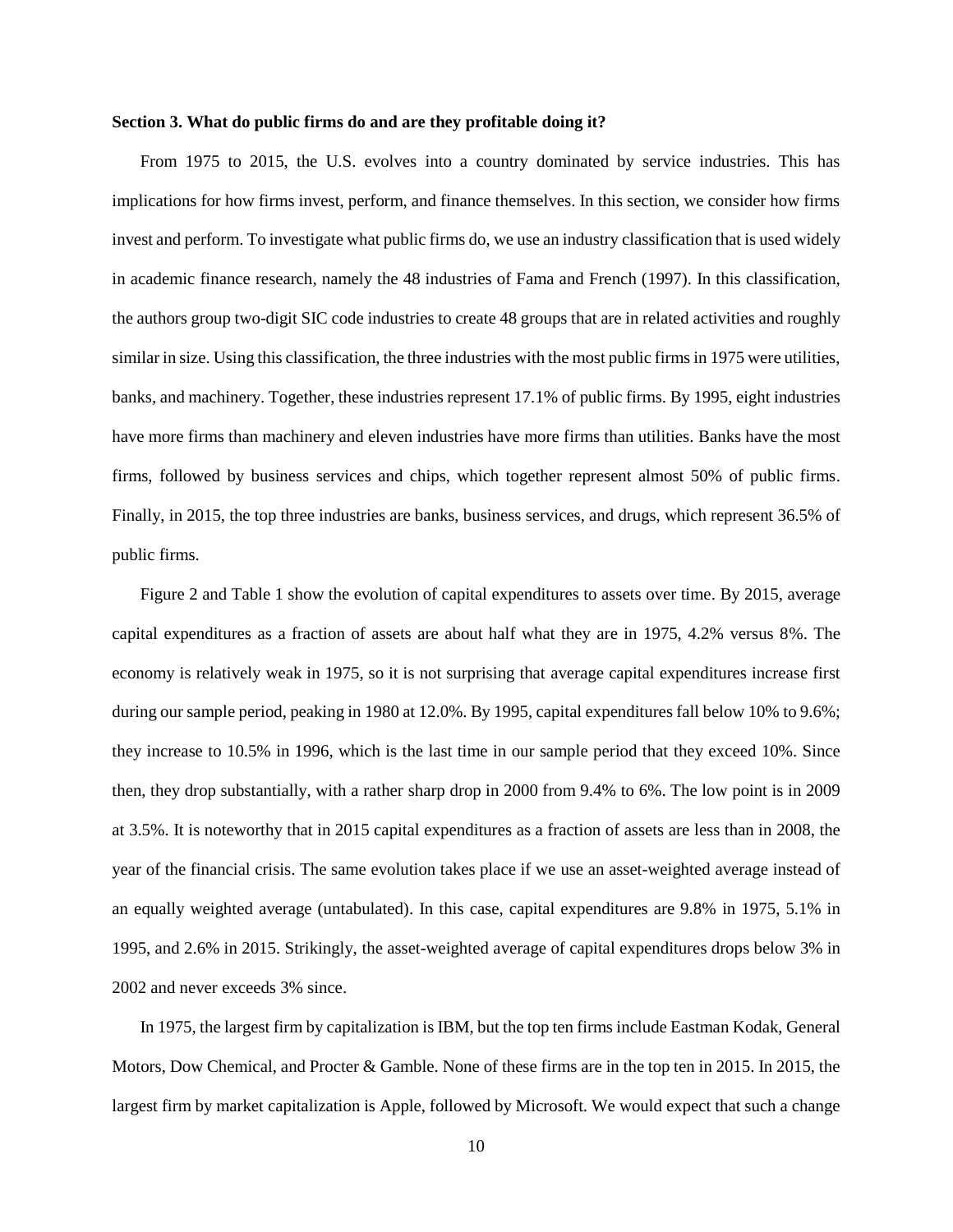means that firms invest more in R&D and less in traditional capital expenditures. This turns out to be true. Figure 2 also shows the evolution of average R&D to assets. As reported in Table 1, the equally weighted average of R&D to assets is 1.3% in 1975, 5.7% in 1995, and 7.5% in 2015. Each increase is statistically significant at the 1% level. Equally weighted capital expenditures to assets exceed R&D through 2001. After 2001, R&D and capital expenditures track each other closely until recently, when R&D starts exceeding capital expenditures noticeably – in 2015 R&D expenditures are 78% higher than capital expenditures. If we sum R&D and capital expenditures, equally weighted total investment peaks at 17.5% in 2000. Since 2000, this sum never exceeds 12%. It is 11.6% in 2015. Its lowest value throughout our sample period is 8.5% in 2009.

U.S. firms experience a decrease in the fraction of assets that are fixed assets, i.e., plant and equipment. The evolution of the equally weighted ratio of fixed assets to total assets is shown in Figure 3. In 1975, the equally weighted average of fixed assets to total assets is 34.7%, as shown in Table 1. By 2015, it is 19.7%. The databases we use do not make it possible to assess the extent to which firms substitute outsourcing for in-house production. However, if a firm produces in-house everything it sells rather than outsourcing much of the production, it has substantially more fixed assets, so our results are consistent with an increase in outsourcing. Likewise, da Silveira (2014) shows that outsourcing has increased substantially over our sample period.

Inventory holdings fall dramatically after 1975, as shown in Figure 3, partly because of the introduction of just-in-time production processes where firms receive goods only when they need them. To examine this evolution, we compute inventory holdings for firms that disclose inventory holdings in detail, so that finished goods can be separated from raw materials and work in progress. Using these data, in 1975, total inventory holdings are 24.9% of assets for these firms, as reported in Table 1. This percentage falls steadily, so that by 1995 it is only 13.5%. After 1995, the percentage falls some more, but not steadily. By 2015, it is 8.4%. Finished goods is the largest component of inventories. In 1975, finished goods inventories are 9.5%. This percentage drops to 4.5% in 2015. Together, work in progress inventories and raw material inventories are 15% of assets in 1975. They are only 3.7% in 2015.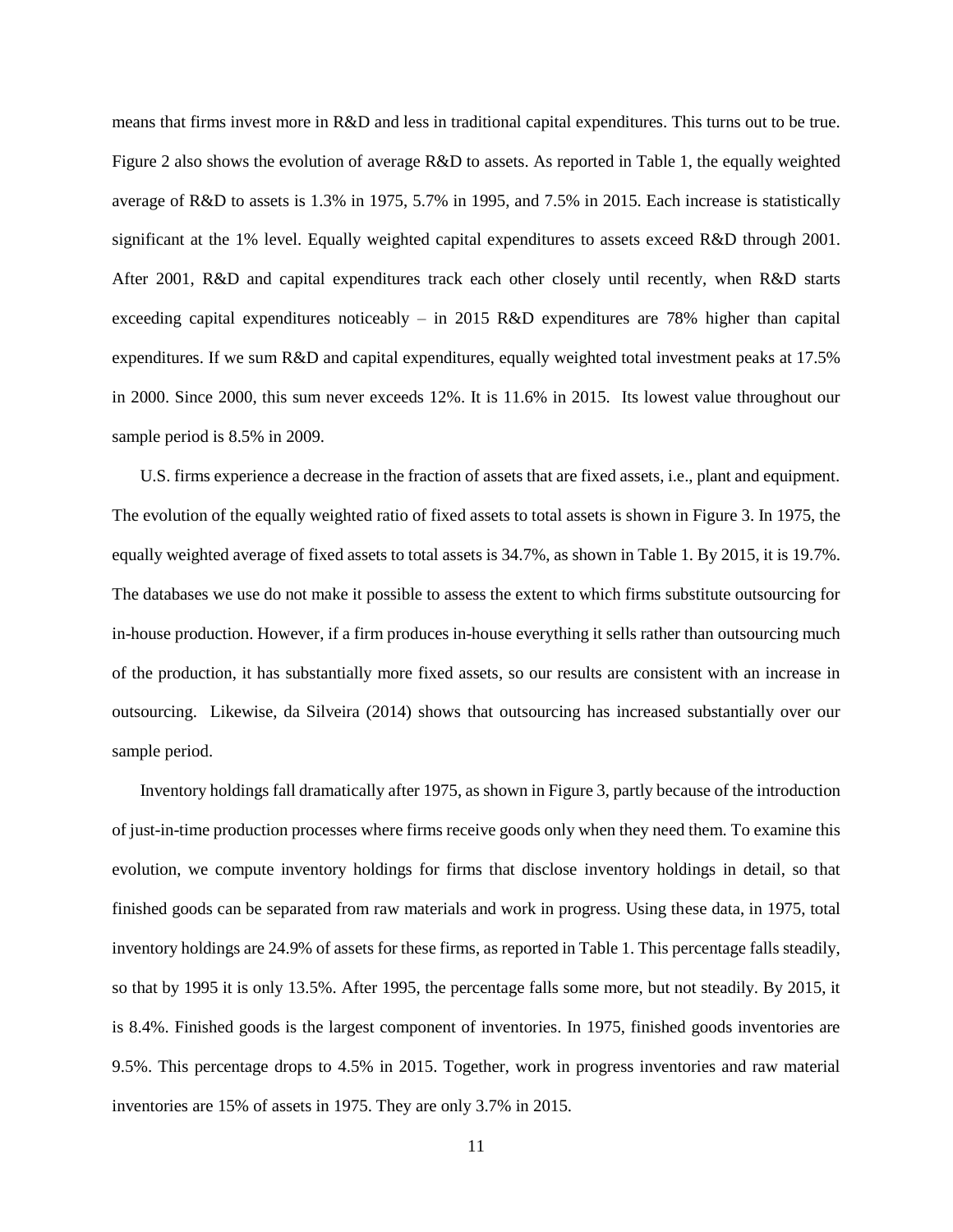Though public firms today have fewer fixed assets and inventories, they have much more cash. Figure 3 also shows the equally weighted ratio of cash to assets. It is 9.2% in 1975 as reported in Table 1, but it more than doubles over our sample period until it is 21.6% in 2015. The increase in cash holdings is not as noticeable for large firms. The asset-weighted average of cash to assets actually falls in the 1980s, reaching a low of 7.9% in 1990. It is 9.1% in 1995. Since 1995, the ratio increases and it peaks at 13.3% in 2013; it is 12.6% at the end of our sample period. It is well-documented that firms with more intangible assets and more R&D expenditures hold more cash and that the increase in R&D expenditures helps explain the increase in cash holdings (see Bates, Kahle, and Stulz (2009)).

The importance of intangible assets for public corporations grows over the last forty years, but these assets are not recorded on firms' balance sheets because investments in intangible assets are expensed. Intangible assets have multiple components. One component is the benefit from accumulated R&D investments. Another is organization capital. Eisfeldt and Papanikolaou (2014) define organization capital as the intangible capital that relies on human inputs. It includes firm-specific human capital of employees that enables firms to work more efficiently. Estimates of the importance of intangible assets for U.S. firms vary. Falato, Kadyrzhanova, and Sim (2013) find that intangible capital is on average 10% of net assets (assets minus cash holdings) in 1970, slightly higher in 1975, and then increases steadily to exceed 50% in 2010. In their study, intangible capital increases fairly dramatically at the beginning of the 2000s when it evolves from about 40% to almost 60% before falling back. The authors also find that capitalized R&D represents about 1/3rd of intangible capital and organizational capital roughly 2/3rd. Corrado, Hulten, and Sichel (2009) find that organization capital is the largest component of intangible capital, accounting for about 30% of all intangible assets. Eisfeldt and Papanikolaou (2014) show that organization capital is more important than property, plant, and equipment in the health, high tech, and finance industries, but less important in manufacturing and consumer industries. For finance, high tech, and health industries, the ratio of organization capital to property, plant, and equipment increases mostly steadily since 1995 and is at or close to a peak at the end of their sample period in 2012. An unfortunate implication of this evolution is that firm activities and value depend increasingly on factors that are not reflected on balance sheets because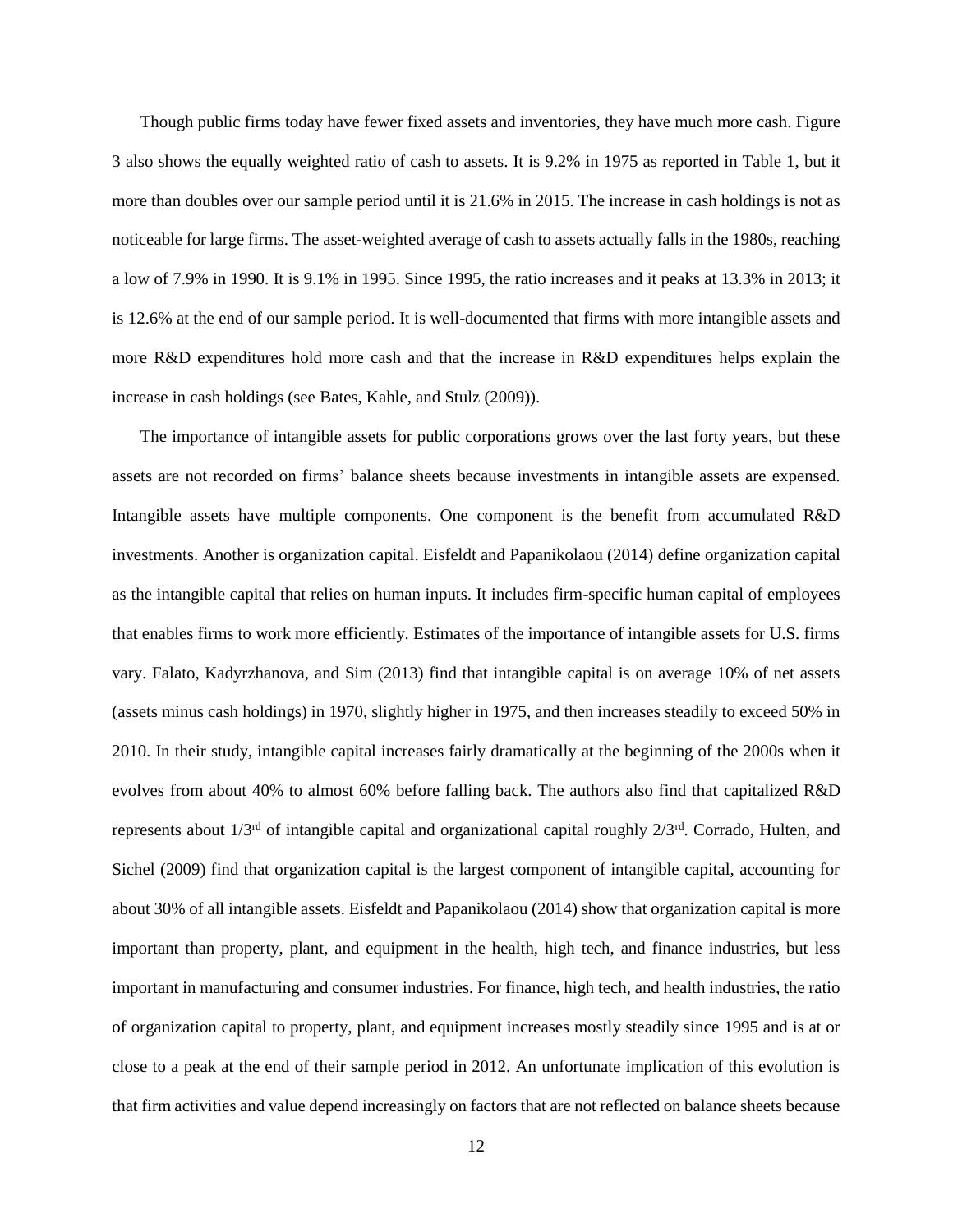investments in intangible assets are generally not capitalized. To the extent that intangible assets become more important over the period we consider, a firm's balance sheet becomes a less informative measure of the firm's overall financial position.

We now turn to measures of performance. A well-accepted measure of performance is operating cash flow to assets. We define operating cash flow as operating income before depreciation minus interest and taxes divided by assets at the beginning of the period. Equally weighted operating cash flow to assets falls sharply over our sample period. Its average across firms is 4.3% from 1975 until 1995 and 0.2% afterwards. Surprisingly, our measure of cash flow is negative in the last three years of our sample period. Though the equally weighted average of operating cash flow to assets is negative seven times after 1998, it is never negative before 1999. The negative average cash flow is caused by large negative values of firms in financial distress. If we examine the extent to which firms have negative net income, we find that the proportion of firms with negative net income (loss firms) is below 20% through 1981, does not exceed 30% until 1985, and exceeds 40% for the first time in 2001. Since 2001, this proportion exceeds 40% four times and is 37.2% in 2015. Strikingly, only five years in our sample period have a higher percentage of firms with negative net income than 2015. Denis and McKeon (2016) investigate the increase in the fraction of firms with losses and document that losses are persistent in that a firm typically experiences losses for four consecutive years. They argue that the increase in cash holdings is partly due to firms raising cash to fund losses.

The evolution of public firms away from manufacturing and towards higher R&D expenditures has an impact on accounting measures of performance because R&D is expensed while capital expenditures are not. Consequently, everything else equal, if a firm switches from spending a given amount in capital expenditures to a given amount in R&D, its accounting performance worsens. To treat R&D investment like capex, we can add back R&D expense in operating cash flow, so that all investment is treated as capitalized. If we compute cash flow this way, the drop in cash flow is much lower. This adjusted operating cash flow averages 7.6% through 1995. After, it is only 6.3%. There are no years in which adjusted cash flow is negative. Using asset-weighted operating cash flow, average cash flow and average adjusted cash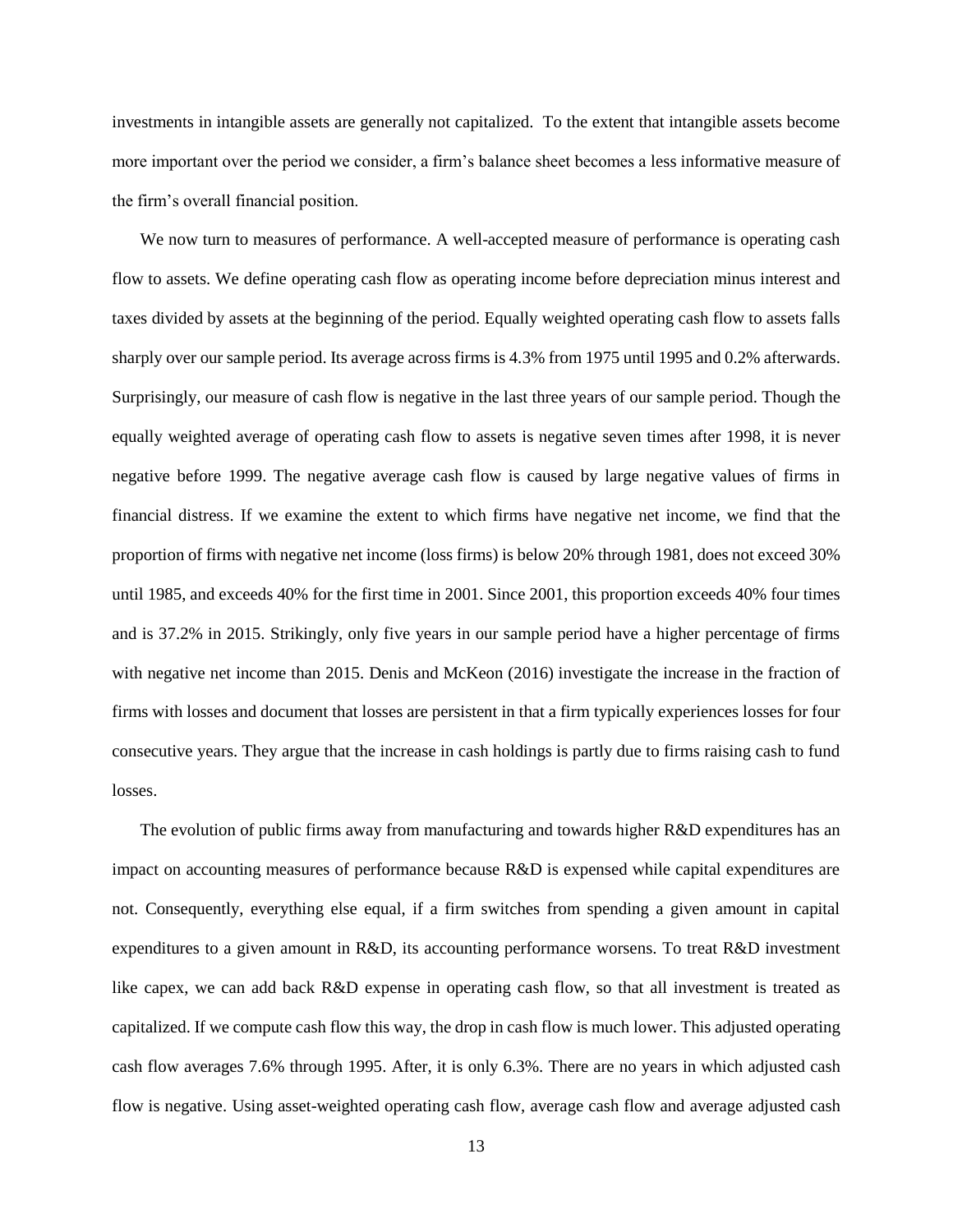flow are higher, which indicates that larger firms generate more cash flow. This is especially the case for unadjusted cash flow, as the average is 8.1% in the first sub-period and 6.1% in the second sub-period; the average of adjusted cash flow is 9.0% in the first sub-period and 7.0% in the second sub-period. The cash flow adjustment for R&D expenditures has less of an impact for the asset-weighted average because large firms have less R&D expenditures relative to assets than small firms.

The period from 1996 to 2015 includes the great recession. Surprisingly, the low equally weighted averages of cash flow in the second part of our sample period are not due to the crisis years. Specifically, there are five years since 2000 when adjusted cash flow is lower than in 2008 or 2009. Turning to unadjusted cash flow, there are seven years when unadjusted cash flow is lower than in 2008 or 2009. Median operating cash flow to assets (it is the same adjusted for R&D since median R&D is zero) is higher than mean operating cash flow to assets in the recent period but not in the first sub-period. In the first sub-period, median cash flow to assets is 7.6% while in the second sub-period it is 7.1%. Median cash flow to assets is never negative. It follows from this that the decrease in average cash flow is partly explained by firms with large losses, as the drop in profitability for the typical firm is much smaller than the drop in the average.

Even adjusting for the differential treatment of R&D investment and capex, we find that the cash flow performance of U.S. firms worsens over time. This seems especially problematic for smaller firms and hence may explain why there are fewer small firms listed on exchanges. In particular, average operating cash flow for the top decile of firms ranked by assets does not fall much if at all, but average cash flow for the other firms falls sharply. Similar conclusions hold if instead of focusing on cash flow we examine return on assets. Early in the sample period, the return on assets of the largest firms is lower than the return on assets of the other firms. However, in recent years, whether we look at means or medians, the large firms – i.e., those in the top decile of firms ranked by assets – perform significantly better.

Over the last 40 years, the contribution of firms to the aggregate performance and the aggregate balance sheet of the public firm sector has become more concentrated. This evolution is shown in Table 2. In 1975, the top 109 firms account for 50% of net income of public firms, but in 2015, 30 firms account for 50%. The increased concentration is weaker for operating cash flows, where the respective numbers are 86 firms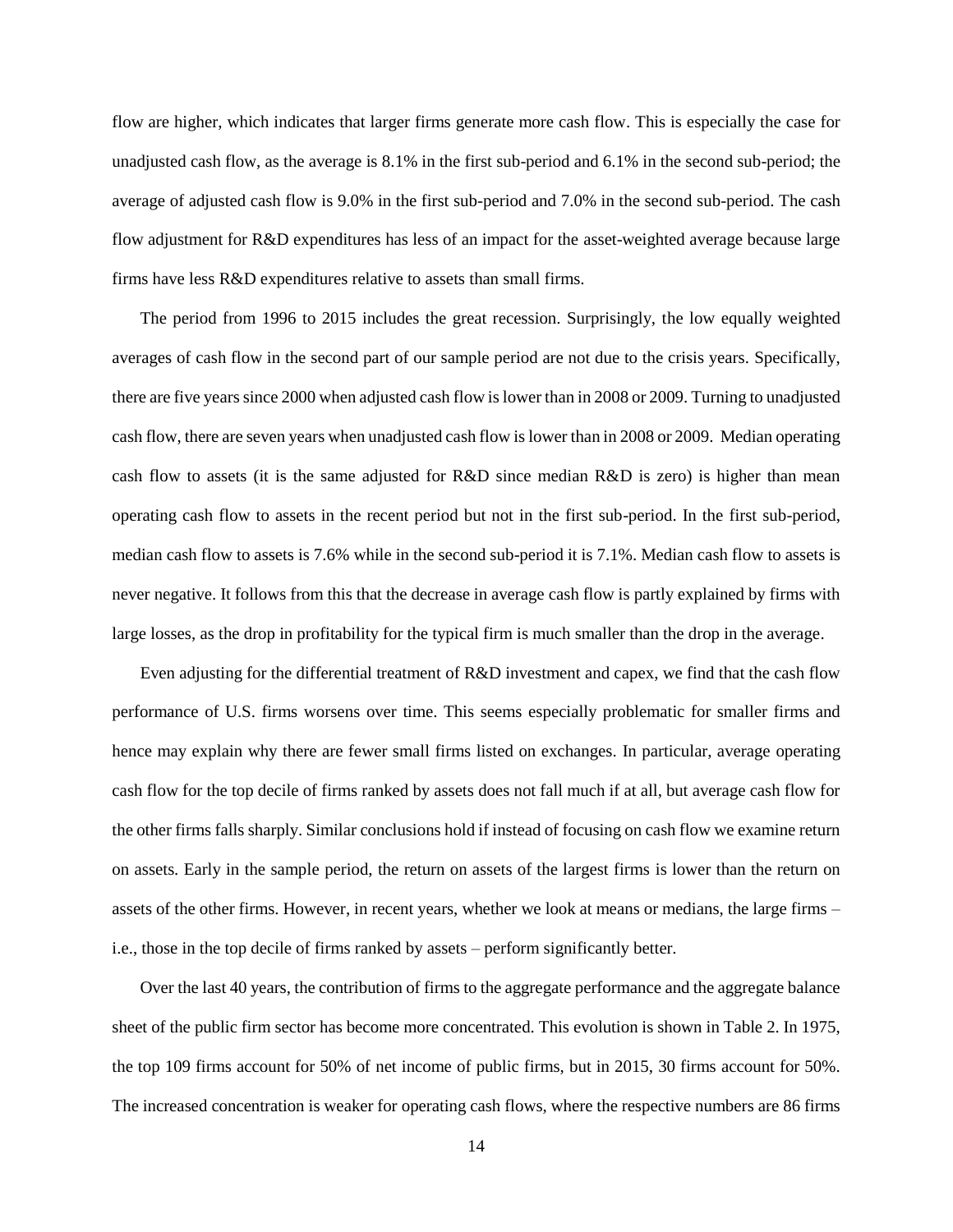and 57 firms. In 1975, 94 firms hold together half of the assets of public firms, but in 2015 that number is only 35. Finally, 24 firms account for half of the cash of public firms in 1975, but 11 firms do in 2015. This same table shows that the percentage of net income accounted for by the top 100 firms almost doubles, from 48.5% to 84.2%, from 1975 to 2015. For assets, cash, operating cash flow, and net income, the share of the total accounted for by the top 100 firms is now at least 10% higher than it is in 1975.

#### **Section 4. How is capital provided and rewarded?**

 In this section, we examine how corporations are financed and how they reward their shareholders. The primary sources of financing are debt and equity. A corporation's leverage measures the importance of debt as a source of financing. The more highly a firm is levered, the more at risk of financial distress and bankruptcy it is, everything else equal. Consequently, leverage is followed carefully by observers as a measure of the financial health of corporations. There are multiple measures of leverage. We discuss several of them, but all of them show that American public firms are not more levered today than forty years ago and some show that they are substantially less levered.

The ratio of book debt to book assets is a widely-used measure of a firm's leverage. As shown in Figure 4, the equally weighted average book leverage of public corporations is higher in 2015 than in 1995, but lower than in 1975. In 1975, the average book leverage is 26.6% as shown in Table 1. This ratio is at 21% in 1995, and it reaches its lowest value in 2010, when it is 17.9%. It increases in recent years and is 22.7% in 2015. The asset-weighted leverage ratio, which gives more weight to large firms, tells a slightly different story. This ratio is at 23.7% in 1975. It is at 30.9% in 1995. Its highest values are 34.6% in 1999 and in 2002. It is only 23.8% in 2015. Asset-weighted leverage falls sharply after the crisis. Equally weighted leverage is significantly lower in 2015 than in 1975 and asset-weighted is about the same.

An alternative approach is to estimate leverage using the market value of equity instead of the book value. One way to calculate the market value of equity is to approximate the market value of assets as being equal to the book value of assets minus the book value of equity plus the market value of equity. The market value of equity approximates economic values better than the book equity. It is common to talk about both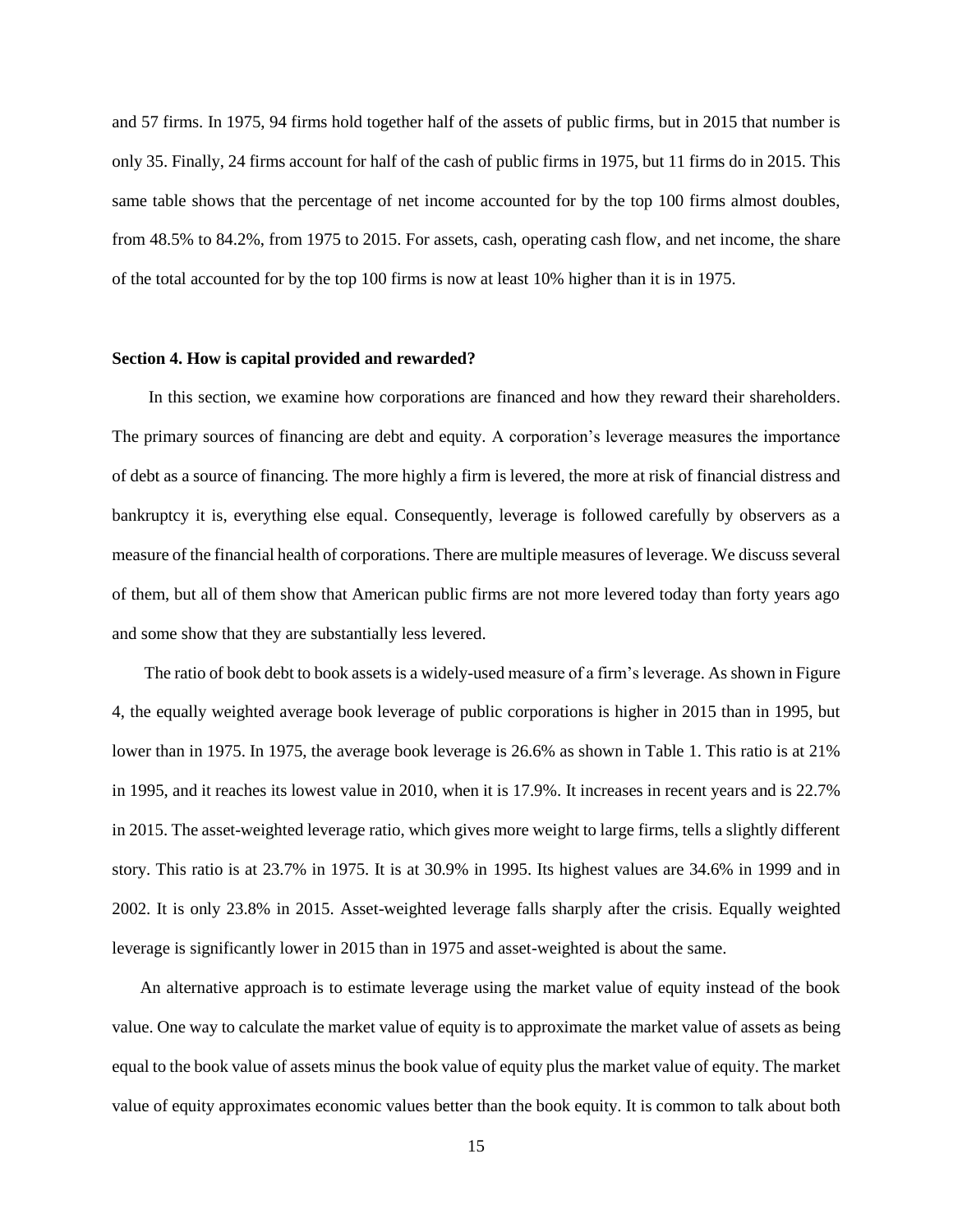measures. As shown in Table 1, equally weighted market leverage is 15.8% in 2015, which is about the same as in 1995 (15.5%). Both are significantly lower than in 1975, when it is 28.5%. Market leverage falls to its lowest value of 12.7% in 2006. Moving to the asset-weighted average, market leverage is lower in 2015 than in either 1995 or 1975. In 2015, asset-weighted market leverage is 19.1%. It is 23.9% at the beginning of the sample period and 25.8% in 1995. Irrespective of whether we use the equally weighted average or the asset-weighted average, the market leverage of public firms is lower now than in 1975 and equal to or lower than in 1995.

A third measure of leverage subtracts cash holdings from debt. The rationale is that the firm could use its cash holdings to repay its debt, so that debt that is covered by cash holdings has much less risk than other debt. Because of the large increase in cash holdings over our sample period, it is not surprising that net leverage, defined as debt minus cash over lagged assets, falls. The equally weighted net leverage ratio is 0.174 in 1975. It falls fairly steadily and turns negative for the first time in 2003. After 2003, the equally weighted net leverage ratio is positive in only two years, 2008 and 2015. In other words, in almost all years since 2003, on average, public firms have more cash than debt. The percentage of firms with negative net leverage is 23.7% in 1975 and 43.1% in 2015. This percentage increases throughout the sample period, reaching a peak of 49% in 2010. Asset-weighted net leverage follows a different path from the equally weighted average. It is 12.2% in 1975, increases to reach 24.7% in 2001, and then falls back to a minimum for the sample period of 9.4% in 2013, to end at 11.2% in 2015.

None of our leverage measures are elevated at the end of the sample period, suggesting that concerns about corporate leverage on average are less relevant for public firms now than at other times during the sample period. Leverage is even less of an issue now because interest rates are extremely low since the credit crisis. Hence, interest paid as a percentage of assets has never been as low during the sample period as in recent years. The equally weighted average of interest payments as a percentage of assets is at the lowest in in 2011 at 1.64%. In 2015, it is at 1.83%. The equally weighted average for 1995 is at 2.73%. The values for this average are especially high in the 1980s because of high interest rates and high leverage. It peaks in 1981 at 4.06%. It is below 2% every year since 2008.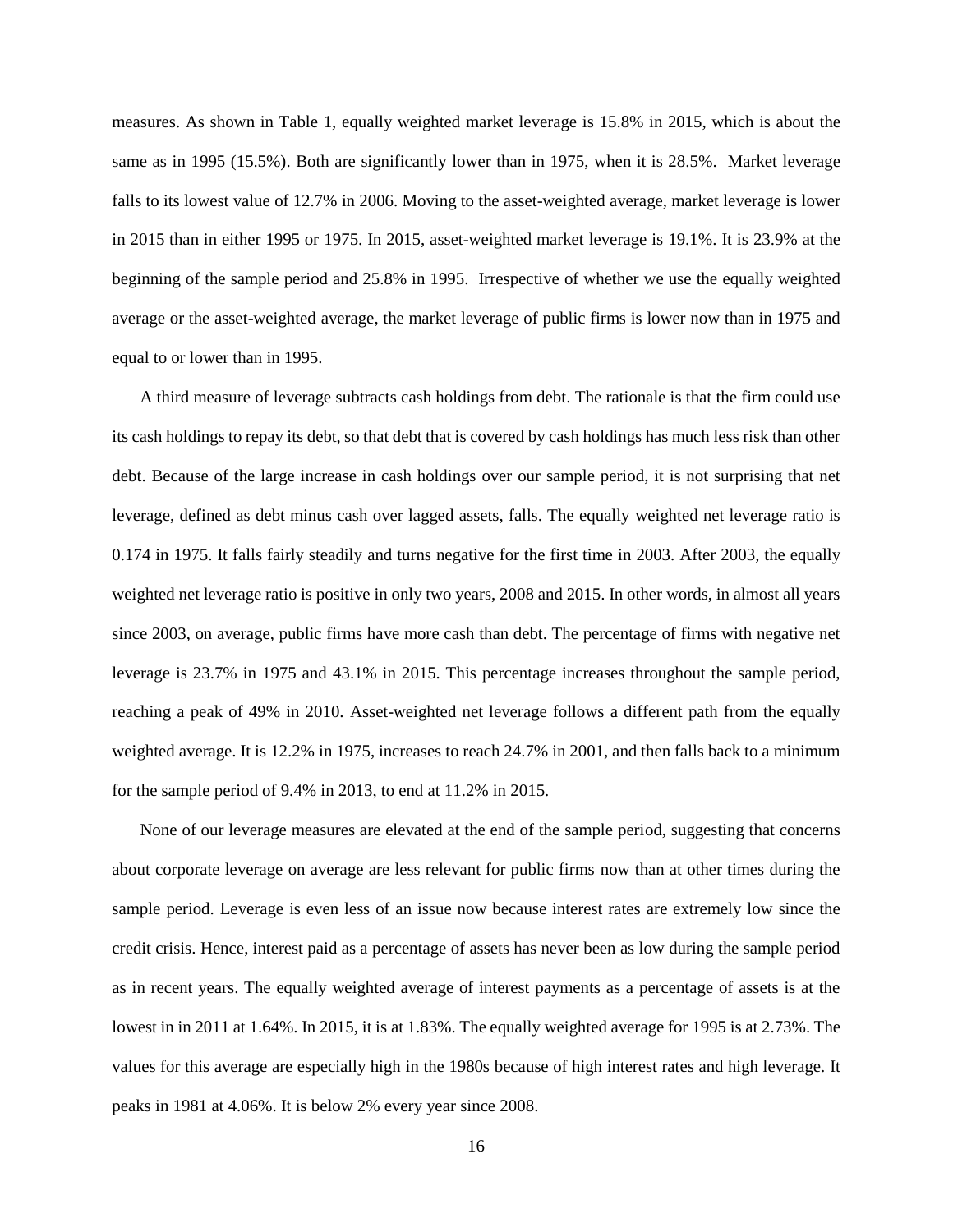Another way to look at leverage is to examine the percent of firms that have no debt. Not all firms have debt and fewer firms have no debt now than at the beginning of the sample period. Table 1 shows that in 2015, 17.3% of listed firms have no debt. The percentage of listed firms without debt increases fairly steadily from 1975, when it is 6.1%, to 2011, when it peaks at 18.9%. Firms with debt can have either publicly traded debt such as bonds, or private debt such as bank debt. Publicly available accounting data do not separately identify bank loans vs. bonds on firms' balance sheets. However, bank loans have become less important according to data from the Financial Accounts of the United States published by the Federal Reserve. The Financial Accounts provide the totals of loans from depository institutions and of corporate bonds for the nonfinancial corporate sector, which includes both private and public firms. In 1975, bank loans amount to 56% of corporate bonds. By 1995, this percentage drops to 42%. It is barely 20% in 2015.<sup>4</sup>

Debt can also be classified by its rating. Public debt is almost always rated. The year with the highest percentage of firms with rated debt is 2014, when 29.9% of firms have rated debt. Data on the percent of firms with ratings are only available since 1985. In that year, only 15% of firms have rated debt. Within rated firms, corporate debt can be either investment grade or below investment grade. In 2015, 49.5% of the rated corporations have investment-grade debt, as shown in Table 1. This is close to the lowest percentage, which occurs in 2009 when 48.7% of rated firms have investment grade debt. These percentages are low compared to 1995, when 61.4% of rated companies have investment-grade debt. In 1985, which is the first year for which we have data, the percentage is even higher at 67.8%. This evolution suggests that the increase in the fraction of firms with ratings occurs through an increase in firms with below investment grade ratings.

The composition of leverage is relevant in understanding the potential risks resulting from debt on firm balance sheets. Firms with more short-term debt face the problem of having to access financial markets more often and hence might be in greater trouble if funding markets are not working normally. Funding markets tend to freeze, at least partially, during crisis periods such as the fall of 2008. In 2015, Table 1

l

<sup>4</sup> These percentages are obtained by dividing item 29 (Depository institution loans n.e.c.) by item 27 (Corporate bonds) of the accounts for Nonfinancial Corporate Business of the National Accounts.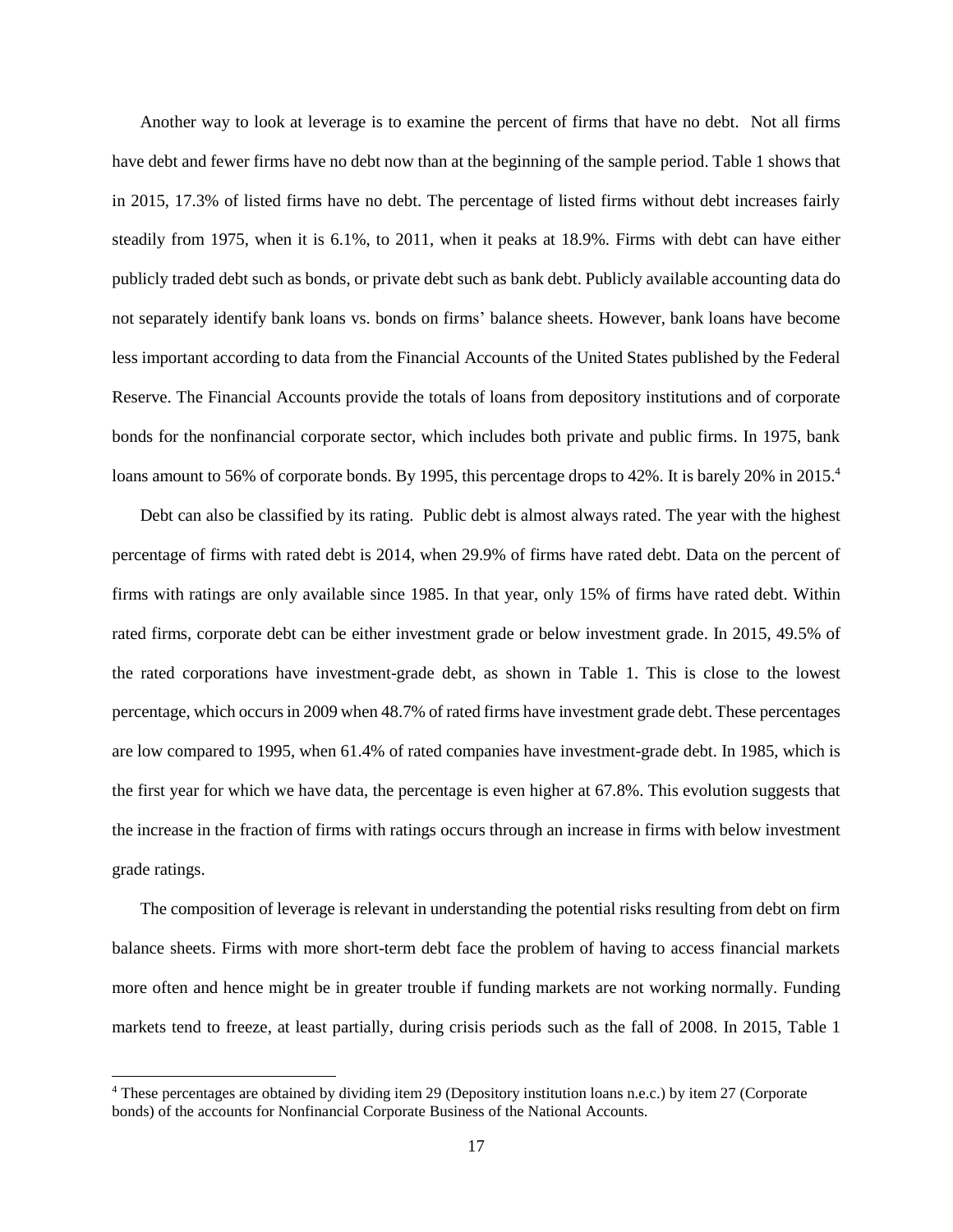shows that firms on average have 23.8% of their debt due within one year, 39.0% due within three years, and 68.3% due within five years. All these averages are below the comparable averages in 1995. The oneyear average is less than in 1975, but the three-year and five-year averages are higher than in 1975. All averages are lower than just before the credit crisis.

In addition to debt, firms issue equity to finance themselves. They also repurchase equity for a variety of reasons. Equity issuance increases the total number of shares outstanding, while repurchases decrease the total number of shares. Consequently, to assess the extent to which firms fund themselves through equity issuance, it is necessary to look at net equity issuance, which nets repurchases out from equity issuance. In general, smaller firms issue equity and larger firms repurchase more shares than they issue. The equally weighted average of net equity issuance divided by assets follows an inverted u-shape during the last forty years. It is less than 10% each year in the 1970s. It then increases to reach a peak of 36.3% in 1996. Since 1996, the net equity issuance divided by assets falls so that it is never above 20% in the 2000s. It is lower than 10% seven years in the 2000s. In 2015, it is 15.4%. The asset-weighted average gives more weight to firms that repurchase heavily. Asset-weighted net equity issuance divided by assets peaks at 2.9% in 2000. Since 2000, it is negative in all years but three. In 2015, it is -0.8%. Before 2000, it is negative in only three years. It follows that in the 2000s, large firms return equity to shareholders rather than raise equity from investors.

Listed firms can issue equity publicly through a public equity issuance, but they can also raise equity through private placements. Over the last 20 years, firms increasingly use a device called private investment in public equity (PIPE). PIPEs are purchases of equity by an institutional investor or by a group of investors. The amount of capital raised through PIPEs is only \$4 billion in 1996, but in 2007 it is \$56 billion. In comparison, public companies raise \$75 billion that year through seasoned equity offerings (Chen, Dai and Schatzberg (2010)). The evolution of the market for PIPEs is part of a more general evolution of an active role by alternative institutional investors in the funding and management of public companies.

Finally, we turn to the composition of ownership and returns to equity holders. Over the last forty years, ownership has changed dramatically. Corporate debt is mostly held by institutions throughout our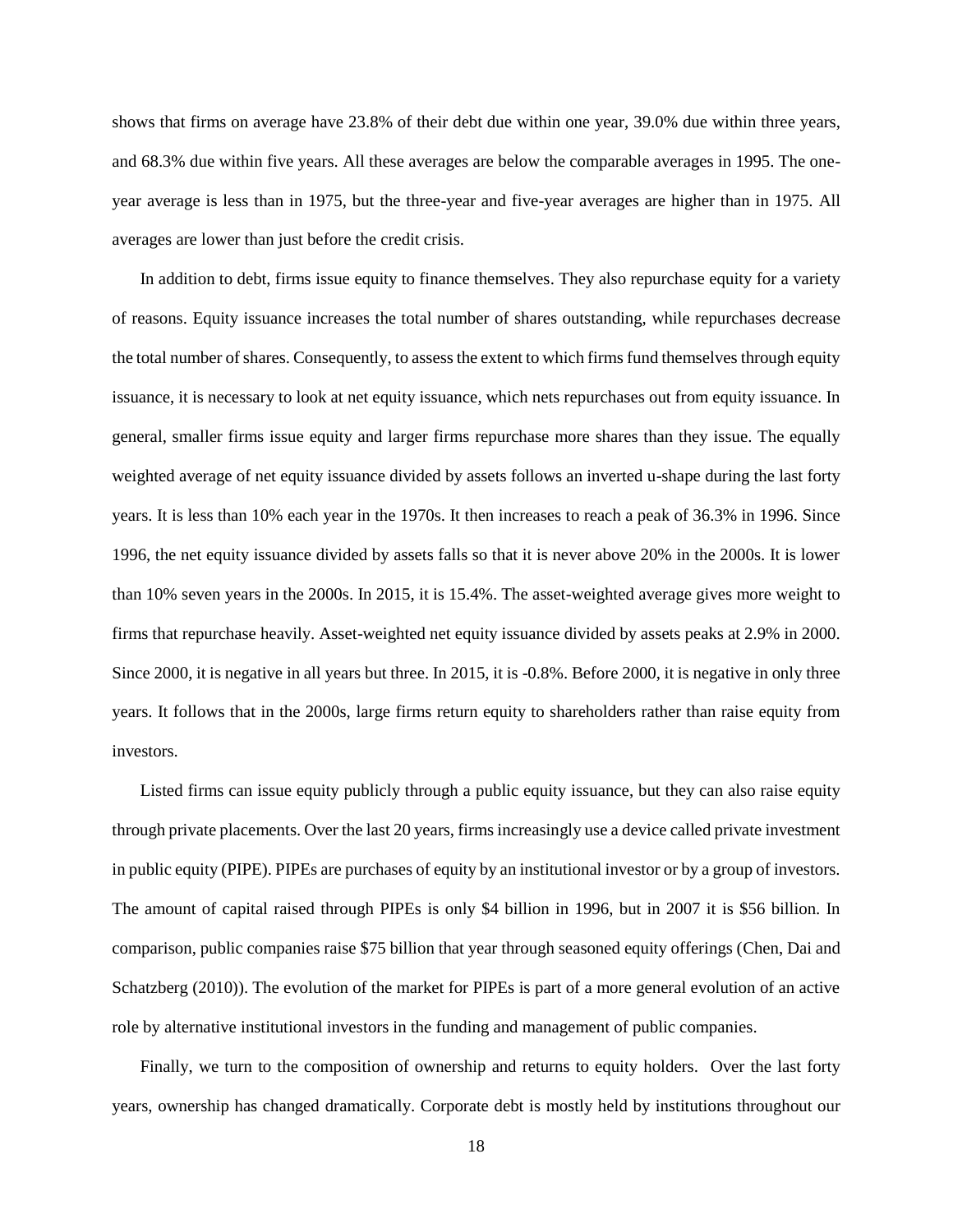sample period (Biais and Green (2007)). However, institutional ownership of common stock is much higher now than in 1980, which is the first year for which we have data. Using an equally weighted average, Table 1 shows that in 1980, 17.7% of shares issued by public corporations are held by institutions on average. This percentage increases steadily and peaks at 55% in 2007. In 2015, this percentage is 50.4%. Institutions tend to have a preference for large firms, so institutional ownership is higher for the asset-weighted average than for the equally weighted average. On an asset-weighted basis, 34.1% of shares issued by a corporation are held by institutions in 1980. This percentage increases steadily to reach 53.2% in 1995 and peaks at 66.3% in 2006. Since the peak, the percentage falls to 57.3% in 2014, but rebounds to 61% in 2015.

Another way that institutional ownership changes over the last forty years is that it is now much more common for a firm to have an institutional investor who controls 10% or more of the shares. In 1980, only 11.9% of U.S. firms have a 10% institutional blockholder. This percentage increases through time, so that by 1995 it is 19.5%. It peaks in 2008 at 35.6%. Since 2008, this percentage is higher than 30% each year but one. In 2015, 32.0% of firms have at least one institutional blockholder who owns 10% of the shares or more.

Shareholders' invest in equity to earn a return, which consists of current payouts and/or share appreciation. Profitable firms can use their earnings to pay dividends, buy back shares, increase their cash holdings, or invest. The article by Jensen that is mentioned in the introduction was in part motivated by the belief that public firms keep their earnings even when they cannot reinvest them profitably, which destroys shareholder wealth. Jensen calls this issue the agency problem of free cash flow (Jensen, 1986). This problem manifests itself through a low payout rate, i.e. firms have limited distributions of cash to shareholders either in the form of dividends or repurchases. He argues that private firms can control this problem more efficiently. Yet, in 2015, the payout rate, defined as dividends plus repurchases as a fraction of net income, is at an all-time high for public companies. Such a high payout rate is hard to explain by a worsening of agency problems, but it is consistent with a lack of investment opportunities.

Figure 5 shows the evolution of payout rates. Panel A shows that the percentage of firms that pay dividends follows a u-shape over the last forty years (see, for instance, Floyd, Li, and Skinner, 2015). Table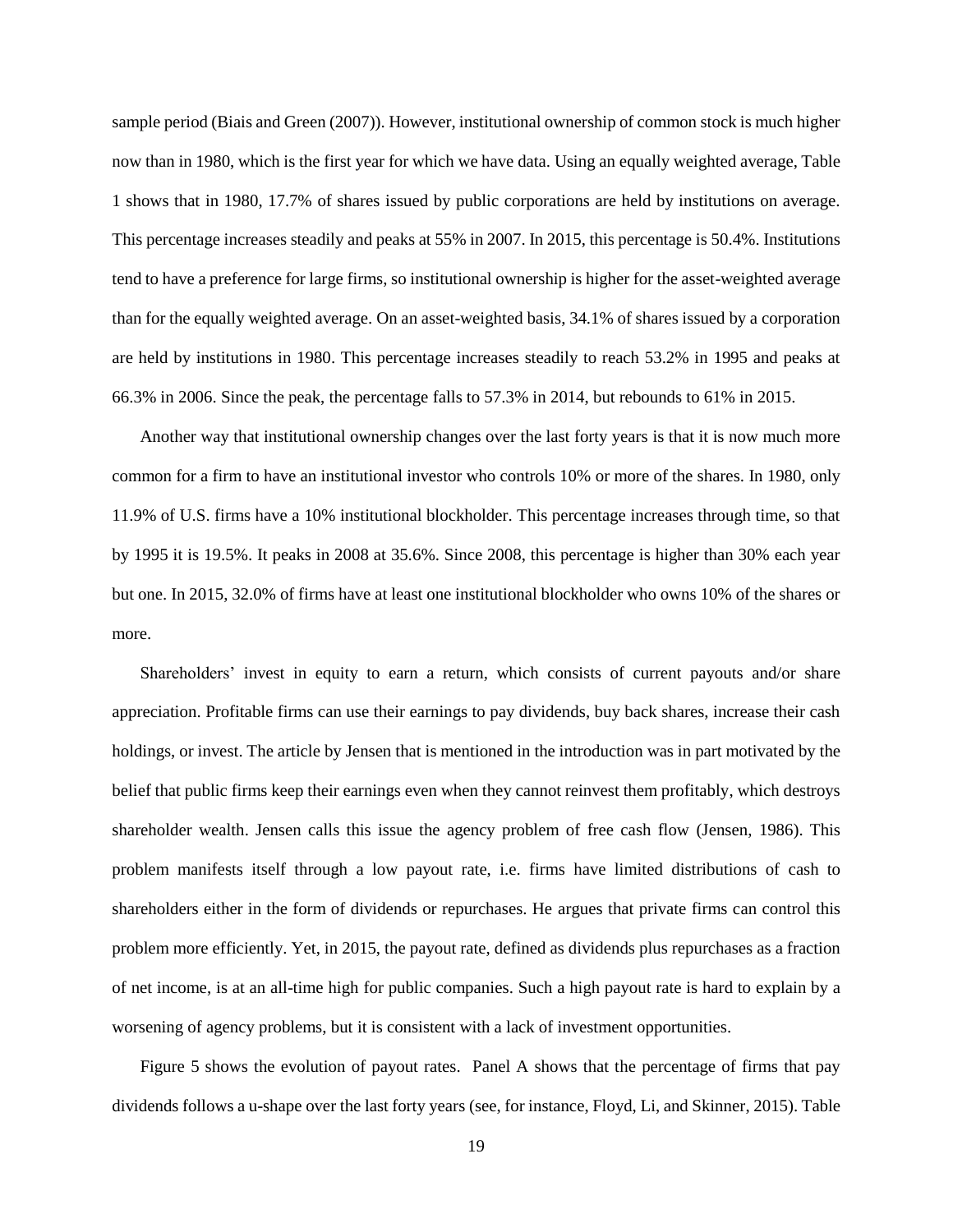1 shows that in 1975, 63.5% of the firms pay dividends. This percentage falls steadily to reach a minimum of 29.8% in 2000. After 2000, the percentage increases, reaching a new peak of 42.2% in 2012. In 2015, the fraction of firms paying dividends is roughly a third lower than in 1975 and a third higher than in 2000.

Dividend payments as a fraction of assets have a u-shape as well, as shown in Panel B of Figure 5. In 1975, dividend payments are 1.3% of assets on average. This percentage falls from 1980 onwards to reach a minimum of 0.4% in 2000. Starting in 2002, this percentage increases and reaches 1% in 2012. The assetweighted average follows the same u-shape pattern, but is slightly higher as large firms tend to pay more dividends than small firms.

Total payouts to shareholders also include share repurchases. Over the past forty years, share repurchases increase considerably (DeAngelo, DeAngelo, Skinner, 2008). At the beginning of the sample period, repurchases are only 0.3% of assets, on average. However, in 1984, the SEC relaxed rules limiting repurchases by firms and repurchases increased as a result. From 1975 to 1997, the equally weighted average of repurchases to assets exceeds 1% only in 1987. The high repurchase rate in 1987 is likely due to the crash, which led firms to repurchase shares to support their stock. Figure 5 shows that with the exception of 1987, dividends exceed repurchases until the mid-1990s. After the mid-1990s, the equally weighted average of repurchases to assets always exceeds the equally weighted average of dividends to assets. From 1997 onward, repurchases exceed 1% of assets every year but two. Repurchases peak in 2007 at 2.2%. Table 1 shows that in 2015, repurchases are 2% of assets, which is the second highest percentage since 1975. The asset-weighted average of dividends to assets is higher than the asset-weighted average of repurchases to assets until 1996. From 1997 onward, repurchases are higher than dividends except in 2002 and 2003. The average for repurchases in 2015 is 1.7%. This is the third highest asset-weighted repurchase rate. The highest is 2% in 2007 and the second highest is 1.8% in 2006. It follows from this that repurchases are at record levels in the 2000s and extremely high in recent years.

Table 2 shows that the top 100 firms account for a larger percentage of dividend payouts and a larger percentage of total payouts in 2015 than in 1975. In 1975, ranking firms per dollar dividends paid, the top 100 firms account for 55.1% of total dividends (see DeAngelo, DeAngelo, and Skinner (2004) for additional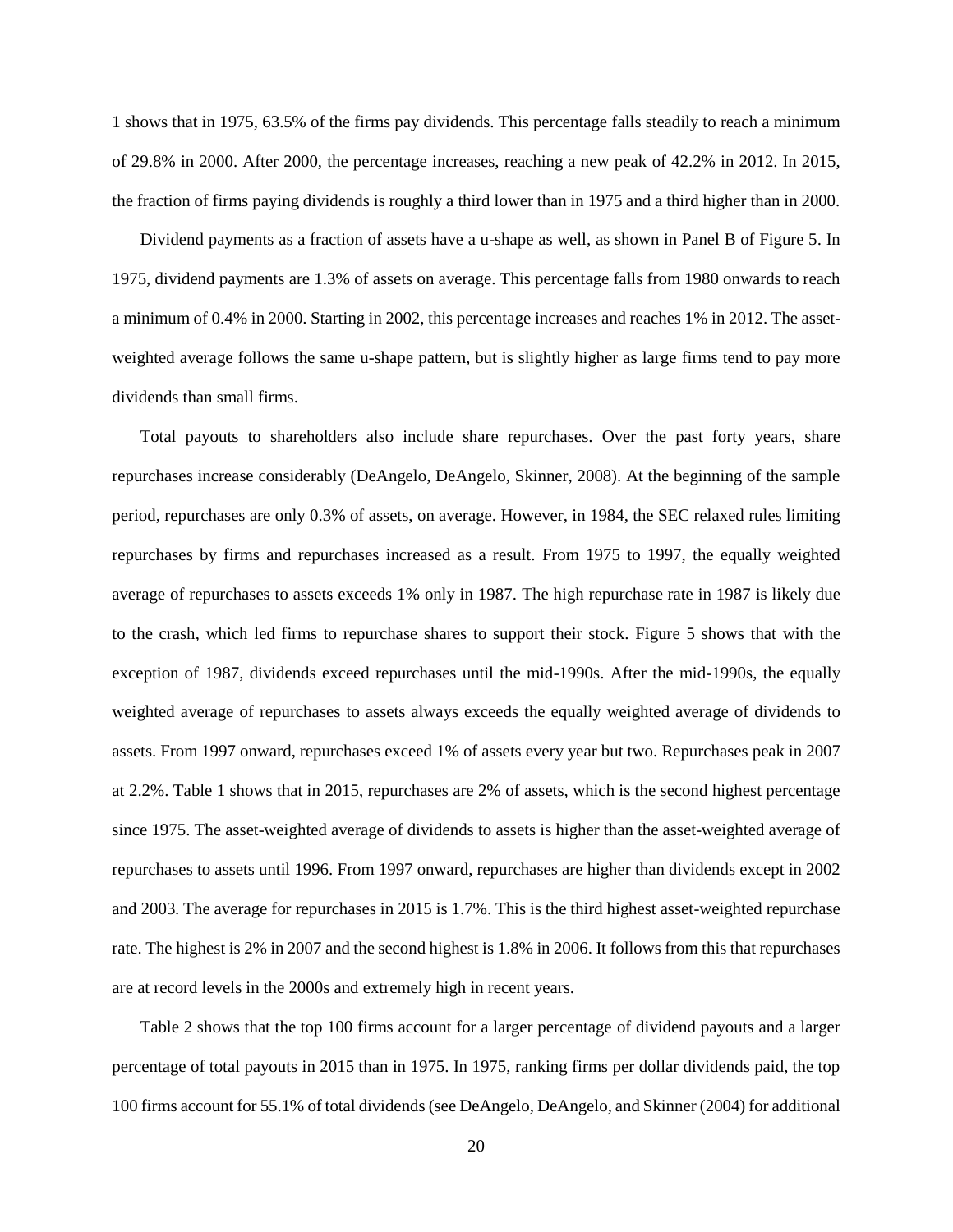data on this evolution). By 2015, the top 100 firms account for 68.7% of total dividends. The same increase in concentration takes place for total payouts, but the increase is more muted as the top 100 firms account for 54% in 1975 and for 62.3% in 2015.

Panel A of Figure 5 shows that the equally weighted average of total payouts in the form of both dividends and repurchases as a percentage of net income is 27.1% in 1975. The payout rate falls over time so that it is only 20.5% in 1995. After that, it increases to reach a peak of 49.9% in 2007 and is at 47.0% in 2015. It follows that public corporations pay out more of their income than at almost any time since 1975 and substantially so. This evolution occurs as well if we consider the asset-weighted average. With this average, firms pay out 76.2% of net income in 2015, which is the fourth highest percentage since 1975, with the three higher percentages in 2006, 2007, and 2012.

## **Section 5. Conclusion**

American public firms are very different now compared to 1975 or 1995. There are fewer of them, but they are larger and older. They are not more levered, but they are somewhat less profitable. They have much more intangible capital. They invest less. Manufacturing and small public firms are scarcer. Service firms are more important and so are firms for which R&D investments exceed capital expenditures. This evolution appears to have been little affected by the credit crisis in that trends that are in place before this crisis eventually resume after the crisis.

The key argument of Jensen (1989) in his forecast of the demise of the public firm is that the public firm is beset by agency problems. The fact that American firms pay out more to shareholders now than at any time since 1975 seems inconsistent with the view that the agency problem of managers retaining resources internally instead of paying them out to shareholders is an important problem on average for American public firms. However, Jensen's prediction of the rise of private equity is on the mark. It has become very important, but mostly for private firms, and may be one of the contributing factors for why so few firms choose to participate in the public markets.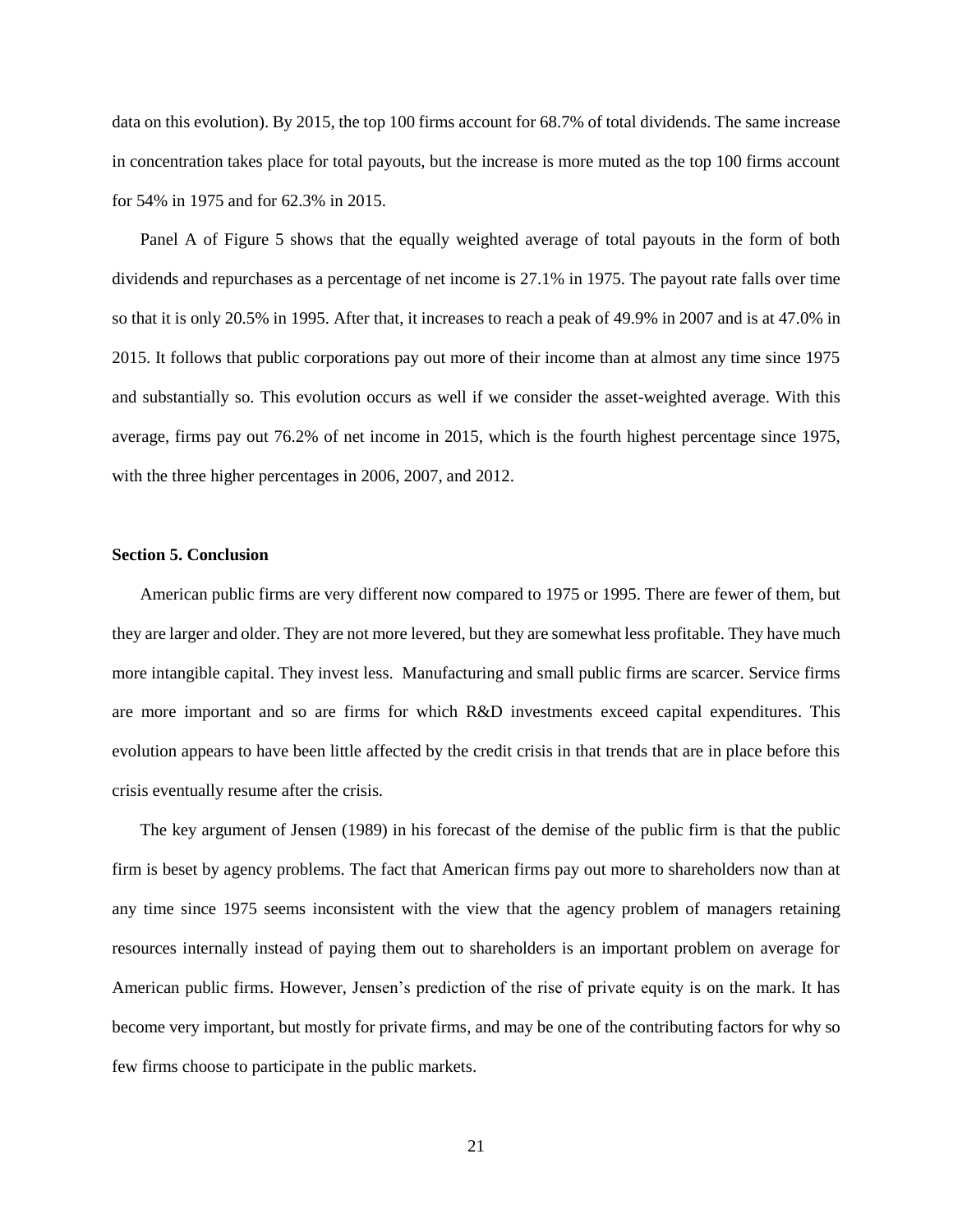American firms that remain public are survivors. Few firms want to join their club. A small number of firms account for most of the market capitalization, most of the net income, most of the cash, and most of the payouts of public firms. At the industry level, revenues are more concentrated, so there are fewer public firms competing for customers. There is a large fraction of firms that do not earn profits every year and that fraction is especially large at the end of the sample period. The importance of firms that make losses shows that many public firms are fragile and helps explain the high level of delists. Accounting standards do not reflect the importance of intangible assets for these firms and appear to be biased against investments in intangible assets. Such a bias may make it harder for executives to invest for the long run.

As a whole, public firms appear to lack ambition, proper incentives, or opportunities. They are returning capital to investors and hoarding cash rather than raising funds to invest more.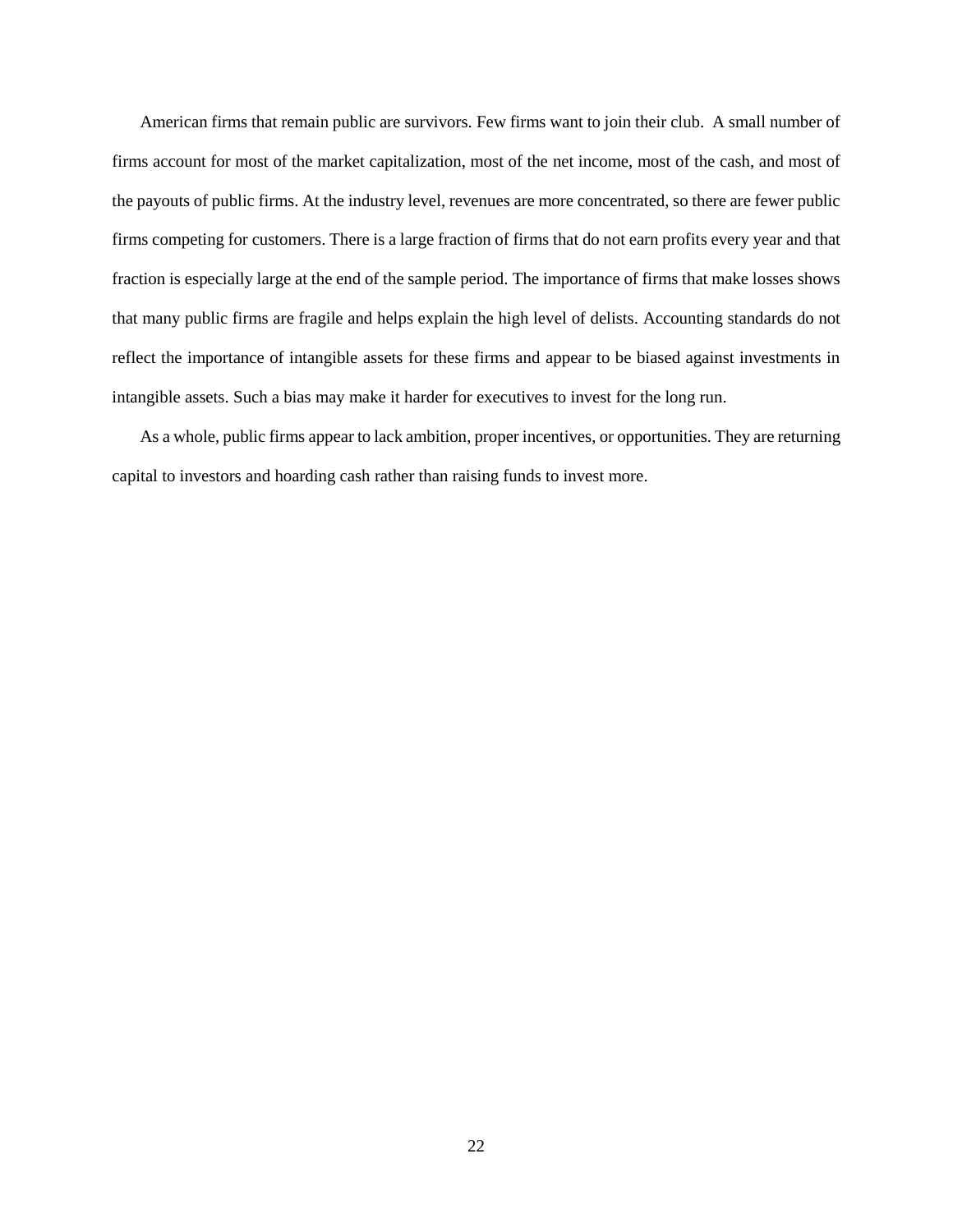### **References**

Bates, Thomas W., Kathleen M. Kahle, and René M. Stulz, 2009, Why do US firms hold so much more cash than they used to?, The Journal of Finance 64(5), 1985-2021.

Biais, Bruno, and Richard C. Green, 2007, The microstructure of the bond market in the 20<sup>th</sup> century, working paper.

Chen, Hsuan-Chi, Na Dai, and John D. Schatzberg, 2010, The choice of selling mechanism: PIPEs versus SEOs, Journal of Corporate Finance 16, 104-119.

Corrado, Carol, Charles Hulten, and Daniel Sichel, 2009, Intangible capital and U.S. economic growth, Review of Income and Wealth 55(3), 661-685.

Da Silveira, Giovani J.C., 2014, An empirical analysis of manufacturing competitive factors and offshoring, International Journal of Production Economics 150, 163-173.

DeAngelo, Harry, Linda DeAngelo, and Douglas J. Skinner, 2004, Are dividends disappearing? Dividend concentration and the consolidation of earnings, Journal of Financial Economics 72, 425-456.

DeAngelo, Harry, Linda DeAngelo, and Douglas J. Skinner, 2008, Corporate payout policy, Foundations and Trends in Finance 3, 95-287.

Denis, David J., and Stephen B. McKeon, 2016, Operating losses and cash holdings, unpublished working paper.

Doidge, Craig, G. Andrew Karolyi, René M. Stulz, 2013. The U.S. left behind? Financial globalization and the rise of IPOs outside the US. Journal of Financial Economics 110, 546–573.

Doidge, Craig, G. Andrew Karolyi, and René M. Stulz, 2017, The US listing gap, Journal of Financial Economics, forthcoming.

Eisfeldt, Andrea A., and Dimitris Papanikolaou, 2014, The value and ownership of intangible capital, American Economic Review: Papers & Proceedings, 104(5), 1-8.

Falato, Antonio, Dalida Kadyrzhanova, and Jae W. Sim, 2013, Rising intangible capital, shrinking debt capacity, and the US corporate saving glut, working paper, Federal Reserve Board.

Fama, Eugene F., and Kenneth R. French, 1997, Industry cost of equity, Journal of Financial Economics, 153-193.

Floyd, Eric, Nan Li, and Douglas J. Skinner, 2015, Payout policy through the financial crisis: The growth of repurchases and the resilience of dividends, Journal of Finance Economics 118, 299-316.

Gao, Xianhui, Jay R. Ritter, and Zhongyan Zhu, 2013, Where have all the IPOs gone?, Journal of Financial and Quantitative Analysis, 48(6), 1663-1692.

Grullon, Gustavo, Yelena Larkin, and Roni Michaely, 2016, Are US Industries Becoming More Concentrated?, unpublished working paper.

Hathaway, Ian, and Robert Litan, 2014, The other aging of America: the Increasing dominance of older firms, Brookings Working Paper.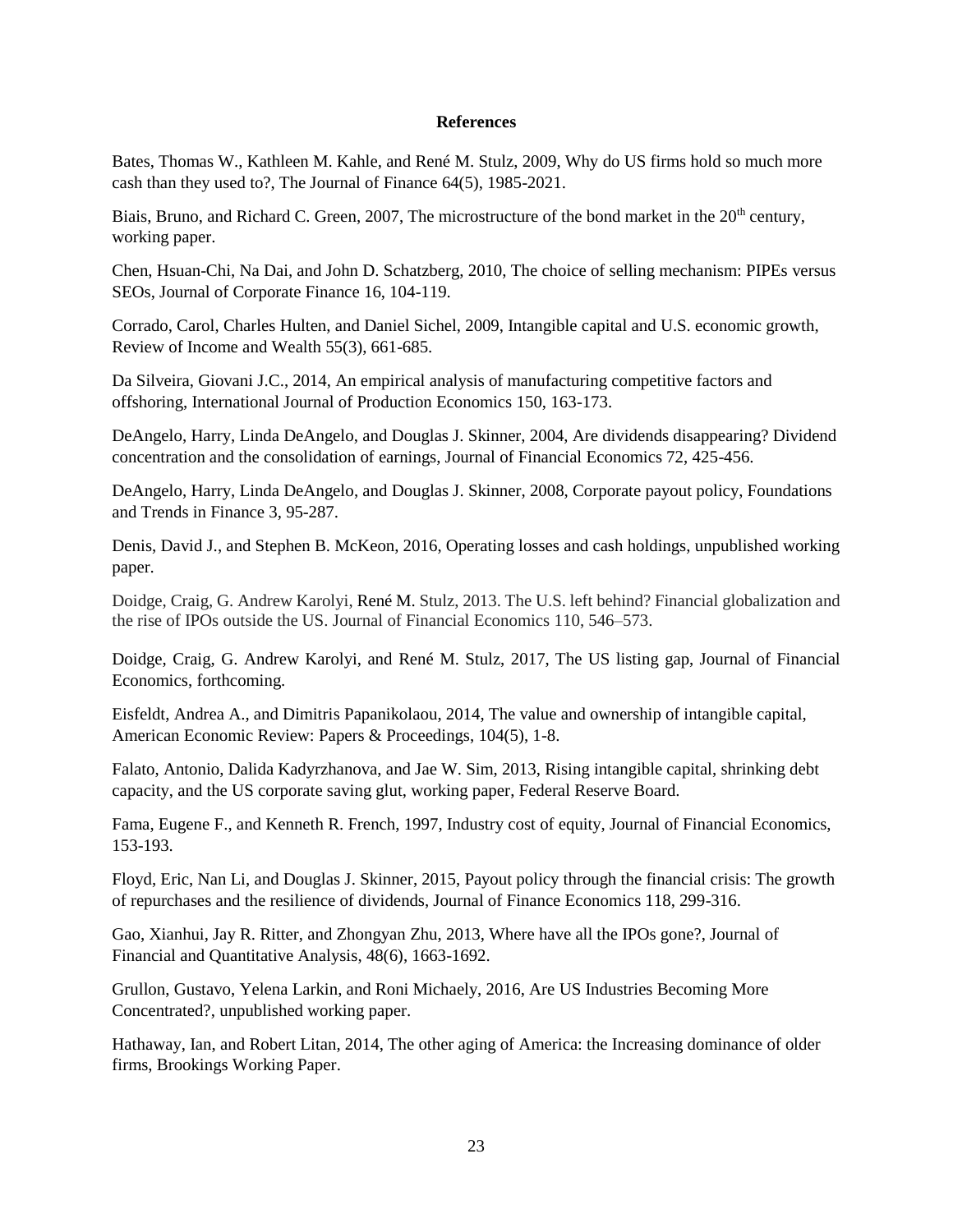Jensen, Michael C., 1986, Agency costs of free cash flow, corporate finance, and takeovers, American Economic Review: Papers and Proceedings, 76(2), 323-329.

Jensen, Michael C., 1989, Eclipse of the public corporation, Harvard Business Review 67, 61-74.

Kaplan, Steven N., and Per Stromberg, 2009, Leveraged buyouts and private equity, Journal of Economic Perspectives 22, 121-146.

Levine, Ross, 1997, Financial development and economic growth: Views and agenda, Journal of Economic Literature, 35(2), 688-726.

Loderer, Claudio, René M. Stulz, and Urs Waelchi, 2016, Firm rigidities and the decline of growth opportunities, Management Science, forthcoming.

Weild, David, and Edward Kim, 2010, Market structure is causing the IPO crisis – and more, Grant Thornton Capital Markets Series, Grant Thornton International.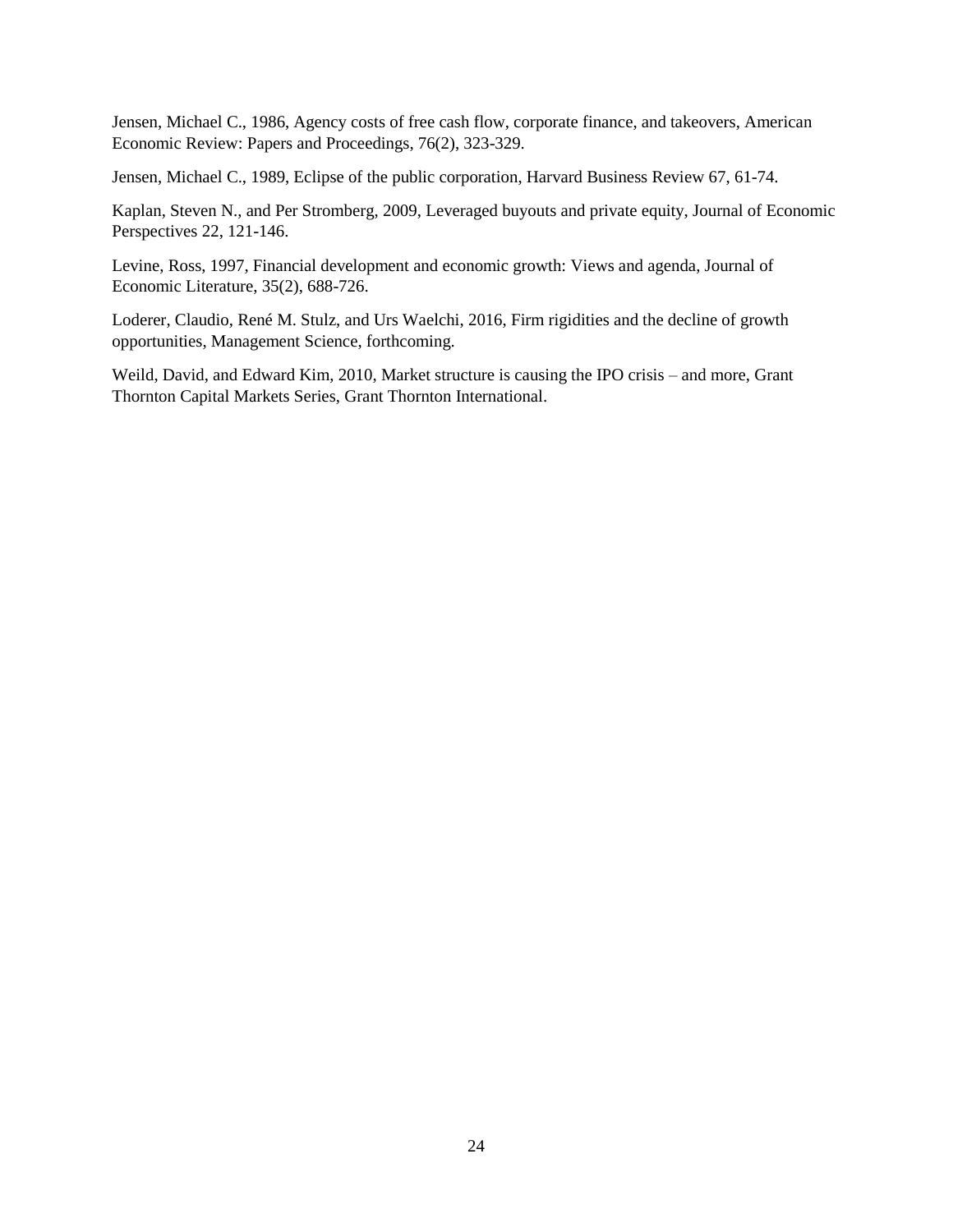# **Appendix**

Unless otherwise noted, data are from the Compustat's Fundamentals Annual data on wrds. Names in parentheses are wrds variable names.

| <b>Variable Name</b>       | <b>Definition</b>                                                                          |  |  |  |  |
|----------------------------|--------------------------------------------------------------------------------------------|--|--|--|--|
| <b>Valuation</b>           |                                                                                            |  |  |  |  |
| Tobin's Q                  | Book value of assets (at) minus book value of common equity (ceq) plus the market          |  |  |  |  |
|                            | value of common equity (csho*prcc_f)                                                       |  |  |  |  |
| Market Cap/GDP             | Market Cap divided by GDP (series GDPA from the U.S. Bureau of Economic                    |  |  |  |  |
|                            | Analysis)                                                                                  |  |  |  |  |
| Market Cap (000s)          | Price times shares outstanding (prc*shrout) from CRSP, in 2015 dollars, aggregated         |  |  |  |  |
|                            | across all stocks                                                                          |  |  |  |  |
| Market Cap Herfindahl      | The square of the market capitalization of each firm divided by market capitalization      |  |  |  |  |
|                            | of all firms, summed over all firms                                                        |  |  |  |  |
| Small firms                | Percent of listed firms with market capitalization < \$100M                                |  |  |  |  |
|                            | For each 3-digit NAICS in each year, the square of the revenues (revt) of each firm        |  |  |  |  |
| Revenue Herfindahl         | divided by the revenues of all firms in the same NAIC industry, summed over all            |  |  |  |  |
|                            | firms in the same industry                                                                 |  |  |  |  |
| Age                        | Number of years since CRSP listing (Source: CRSP)                                          |  |  |  |  |
| <b>Investment</b>          |                                                                                            |  |  |  |  |
| Capital                    | Capital expenditures (capx) divided by lagged assets                                       |  |  |  |  |
| Expenditures/assets        |                                                                                            |  |  |  |  |
| R&D/assets                 | R&D (xrd) divided by lagged assets. If R&D is missing, it is set equal to 0.               |  |  |  |  |
| <b>Fixed Assets/assets</b> | Fixed assets (ppent) divided by assets                                                     |  |  |  |  |
| Inventory/assets           | Inventory (invite) divided by assets                                                       |  |  |  |  |
| Finished Goods/assets      | Finished Goods inventory (invfg) divided by assets                                         |  |  |  |  |
| Cash/assets                | Cash and marketable securities (che) divided by assets                                     |  |  |  |  |
| Profitability              |                                                                                            |  |  |  |  |
| Operating cash             | Operating income before depreciation (oibdp) minus interest (xint) minus taxes (txt),      |  |  |  |  |
| flow/assets                | divided by lagged assets                                                                   |  |  |  |  |
| Loss firms                 | Percent of firms with net income (ni) less than zero                                       |  |  |  |  |
| RD-adjusted cash           | CF divided assets plus RD divided byassets                                                 |  |  |  |  |
| flow/assets                |                                                                                            |  |  |  |  |
| <b>ROA</b>                 | Net income divided by assets (ib/at)                                                       |  |  |  |  |
| <b>Financing</b>           |                                                                                            |  |  |  |  |
| Book leverage              | Long term debt (dltt) plus debt in current liabilities (dlc), divided by assets (at)       |  |  |  |  |
|                            | Long term debt (dltt) plus debt in current liabilities (dlc), divided by total assets (at) |  |  |  |  |
| Market leverage            | minus book equity (ceq) plus the market value of common equity (csho*prcc_f)               |  |  |  |  |
|                            | Long-term debt (dltt) plus debt in current liabilities (dlc) minus cash (che), divided by  |  |  |  |  |
| Net Leverage               | assets (at)                                                                                |  |  |  |  |
| Negative net leverage      | Percent of firms with negative net leverage                                                |  |  |  |  |
| Interest/assets            | Interest expense (xint) divided by lagged assets                                           |  |  |  |  |
| No debt firms              | Percent of firms with no long term debt )dltt) or debt in current liabilities (dlc)        |  |  |  |  |
| Rated firms                | Percent of firms with an S&P long-term rating (splticrm) available on Compustat that       |  |  |  |  |
|                            | is investment grade or speculative                                                         |  |  |  |  |
| Investment grade firms     | Percent of rated firms with an S&P long-term rating of BBB- or higher                      |  |  |  |  |
|                            | Debt in current liabilities (dlc) dividend by (debt in current liabilities plus long term  |  |  |  |  |
| Debt due in one year       | debt (dltt))                                                                               |  |  |  |  |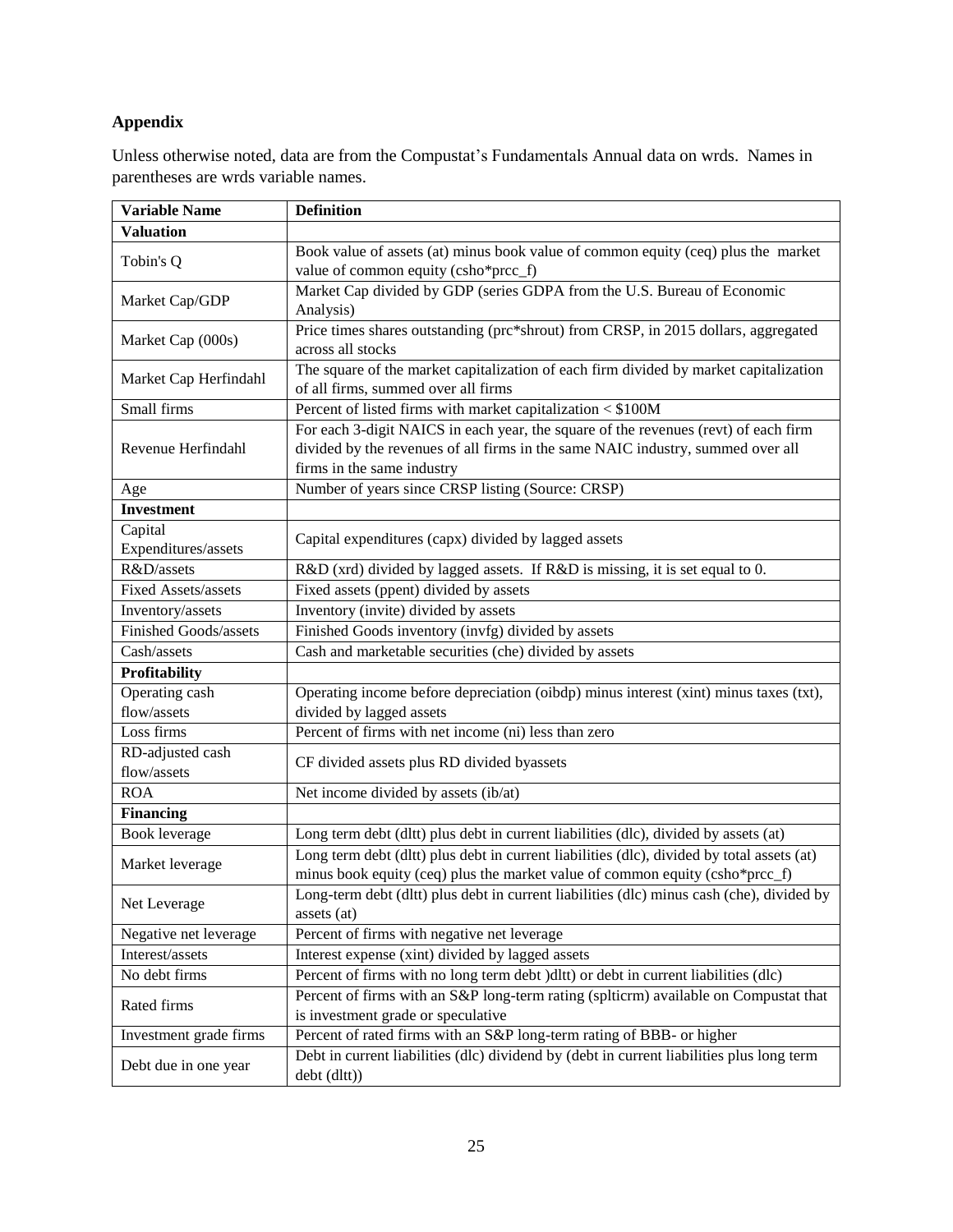| Debt due in three years | The sum of long term debt due in years 1, 2, and 3 (dd1 + dd2 + dd3) divided by long<br>term debt $(dd1 + dltt)$ ;               |  |  |  |  |
|-------------------------|----------------------------------------------------------------------------------------------------------------------------------|--|--|--|--|
| Debt due in five years  | The sum of long term debt due in years $1-5$ (dd1 + dd2 + dd3 + dd4 + dd5) divided<br>by long term debt $(dd1 + dltt)$ ;         |  |  |  |  |
| Net equity issuance     | Sales of equity (sstk) minus purchases of equity (prstkc), divided by lagged assets                                              |  |  |  |  |
| Ownership               |                                                                                                                                  |  |  |  |  |
| Institutional ownership | Percent of shares outstanding held by institutions (Source: Thomson Financial 13f<br>data)                                       |  |  |  |  |
| <b>Blockholder</b>      | Percent of firms with an institutional owner who holds 10% or more of outstanding<br>shares (Source: Thomson Financial 13f data) |  |  |  |  |
| <b>Payout Policy</b>    |                                                                                                                                  |  |  |  |  |
| Dividend paying firms   | Percent of firms that pay dividends $(dvc > 0)$                                                                                  |  |  |  |  |
| Dividends/assets        | Annual cash dividends on ordinary stock (dvc), divided by lagged assets                                                          |  |  |  |  |
| Repurchases/assets      | Purchase of stock (prstkc) minus any decrease in preferred stock (pstk), divided by<br>lagged assets                             |  |  |  |  |
| Total payout/assets     | $\frac{dv}{dx}$ + prstkc divided by lagged assets (so basically dividends/assets + rep/assets)                                   |  |  |  |  |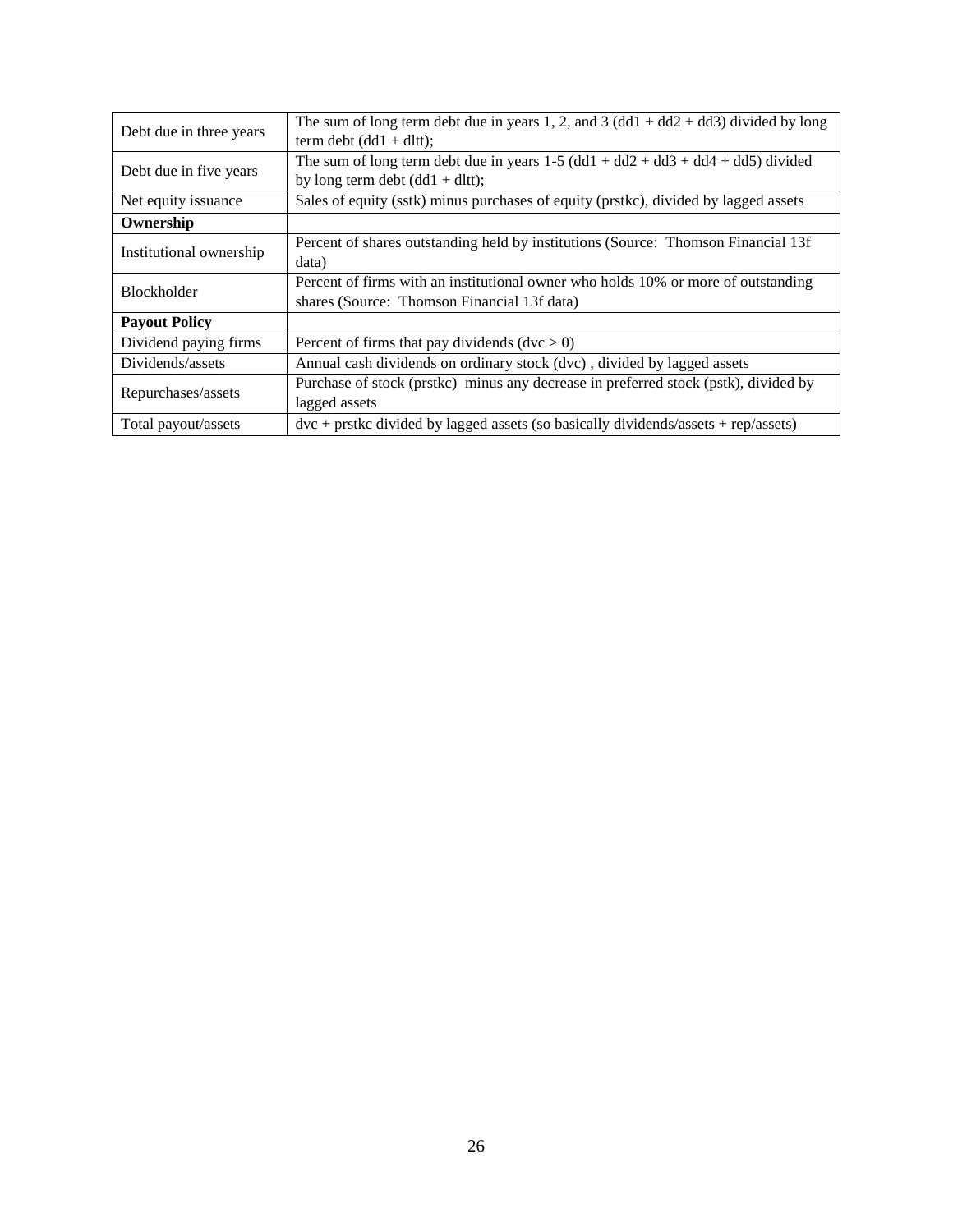

### **Figure 1. Number of firms listed by year on the NYSE, Nasdaq, and Amex and market capitalization from 1975 to 2015.**

The market capitalization is shown in 2015 dollars. The source for number of listings and market capitalization is CRSP data.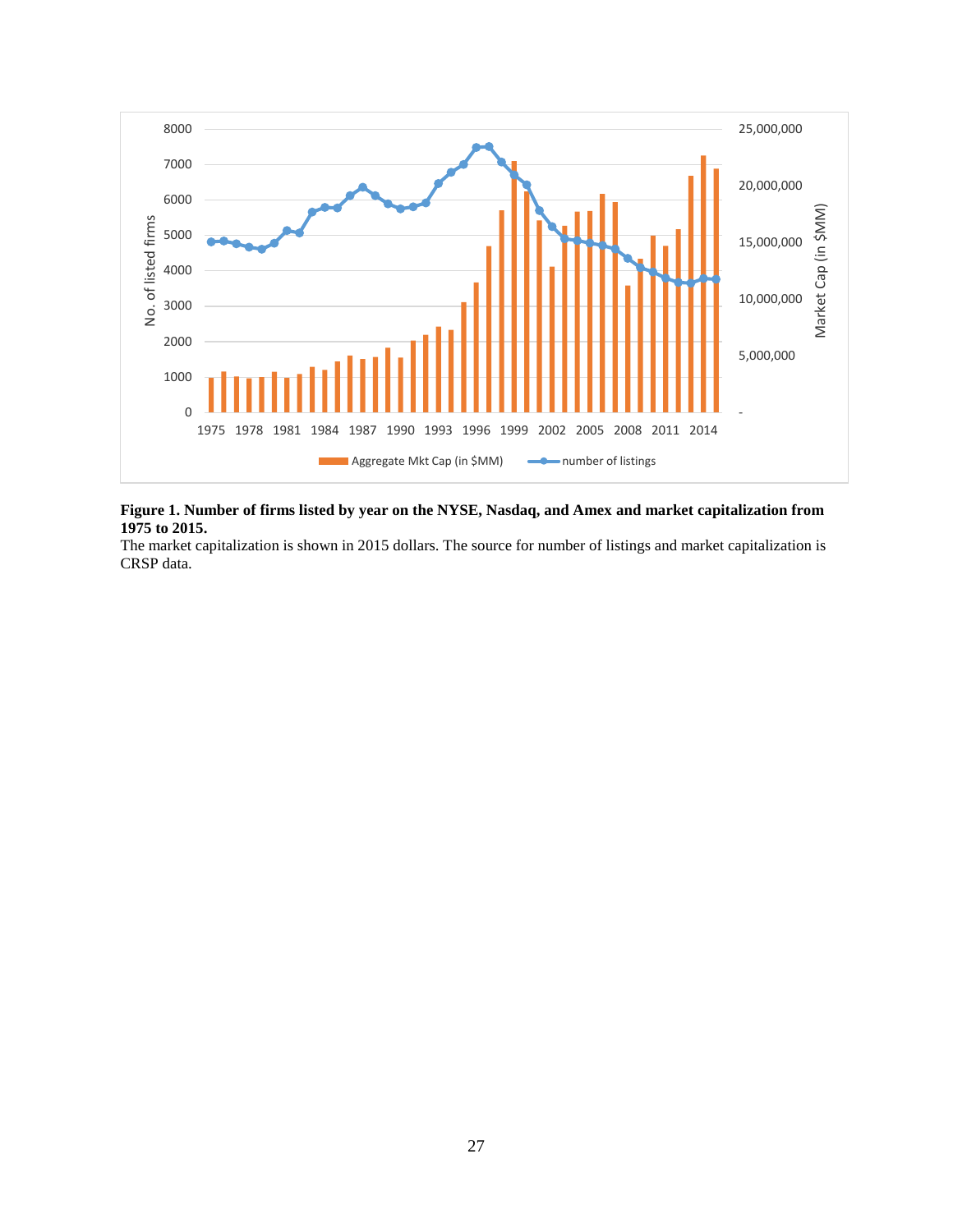

## **Figure 2. Evolution of capital expenditures and R&D form 1975 through 2015.**

Source: The sample is comprised of the intersection of listed firms on CRSP for which Compustat data are available. Accounting data are from Compustat. Detailed variable definitions are in the appendix.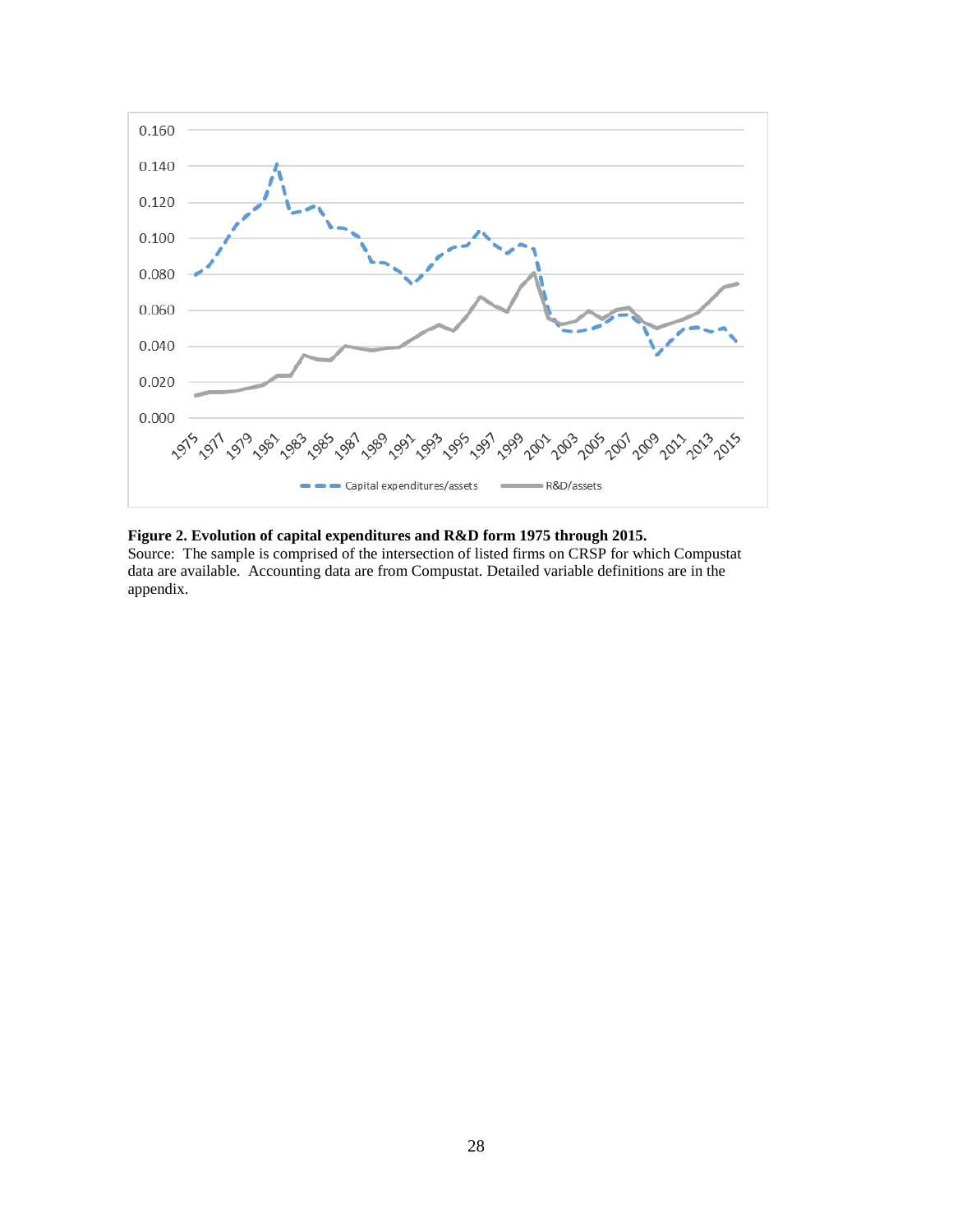

### **Figure 3. Evolution of fixed assets, inventory, and cash holdings.**

The variables are expressed as fractions of total assets from 1975 to 2015. The sample is comprised of the intersection of listed firms on CRSP for which Compustat data are available. Accounting data are from Compustat. Detailed variable definitions are in the appendix.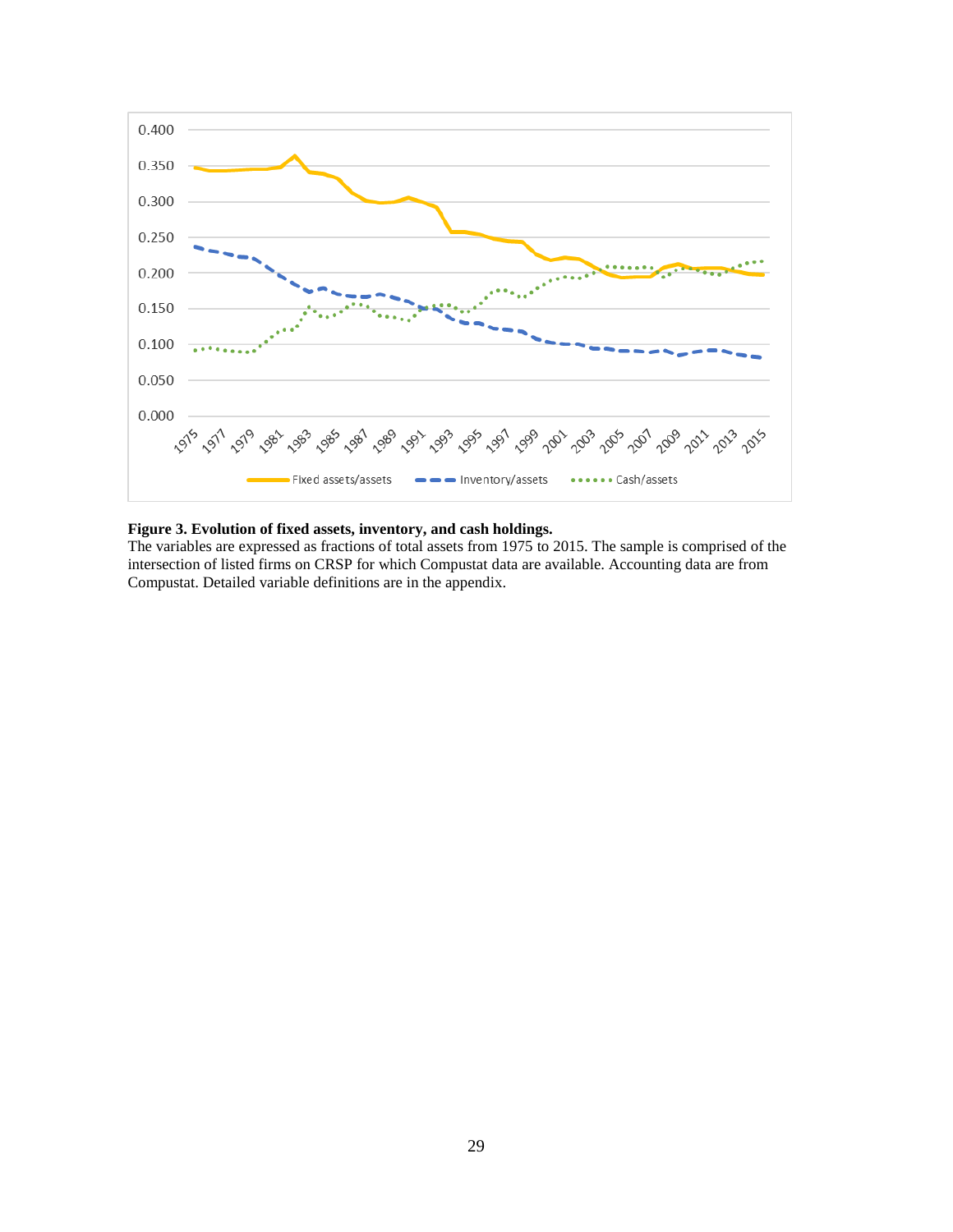

### **Figure 4. Equal- and asset-weighted book leverage, market leverage, and net leverage as a fraction of total assets from 1975 to 2015.**

The numerator of the leverage measures is long-term debt plus debt in current liabilities for equal-weighted and asset-weighted book and market leverage. For net leverage, cash holdings are subtracted from the numerator. The denominator is book assets for book leverage and net leverage; for market leverage, it is book assets minus book equity plus market value of equity. The sample is comprised of the intersection of listed firms on CRSP for which Compustat data are available. Accounting data are from Compustat. Detailed variable definitions are in the appendix.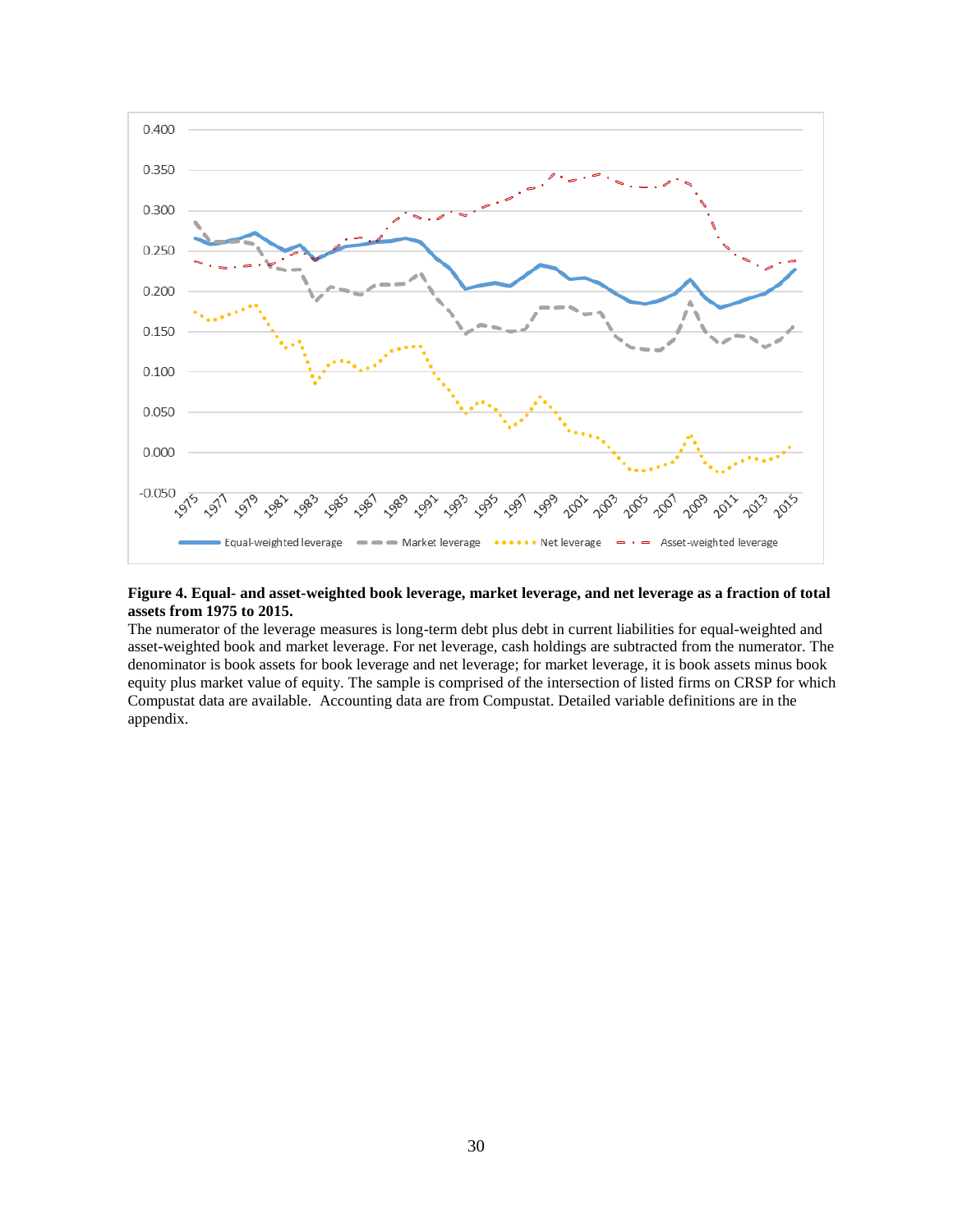



### **Figure 5. Dividends and repurchases.**

The top panel shows the fraction of firms that pay dividends and the ratio of dividends to net income, while the bottom panel examines the evolution of dividends, repurchases and total payout (all as a fraction of total assets) from 1975 through 2015. Detailed variable definitions are in the appendix. Source: The sample is comprised of the intersection of listed firms on CRSP for which Compustat data are available. Accounting data are from Compustat.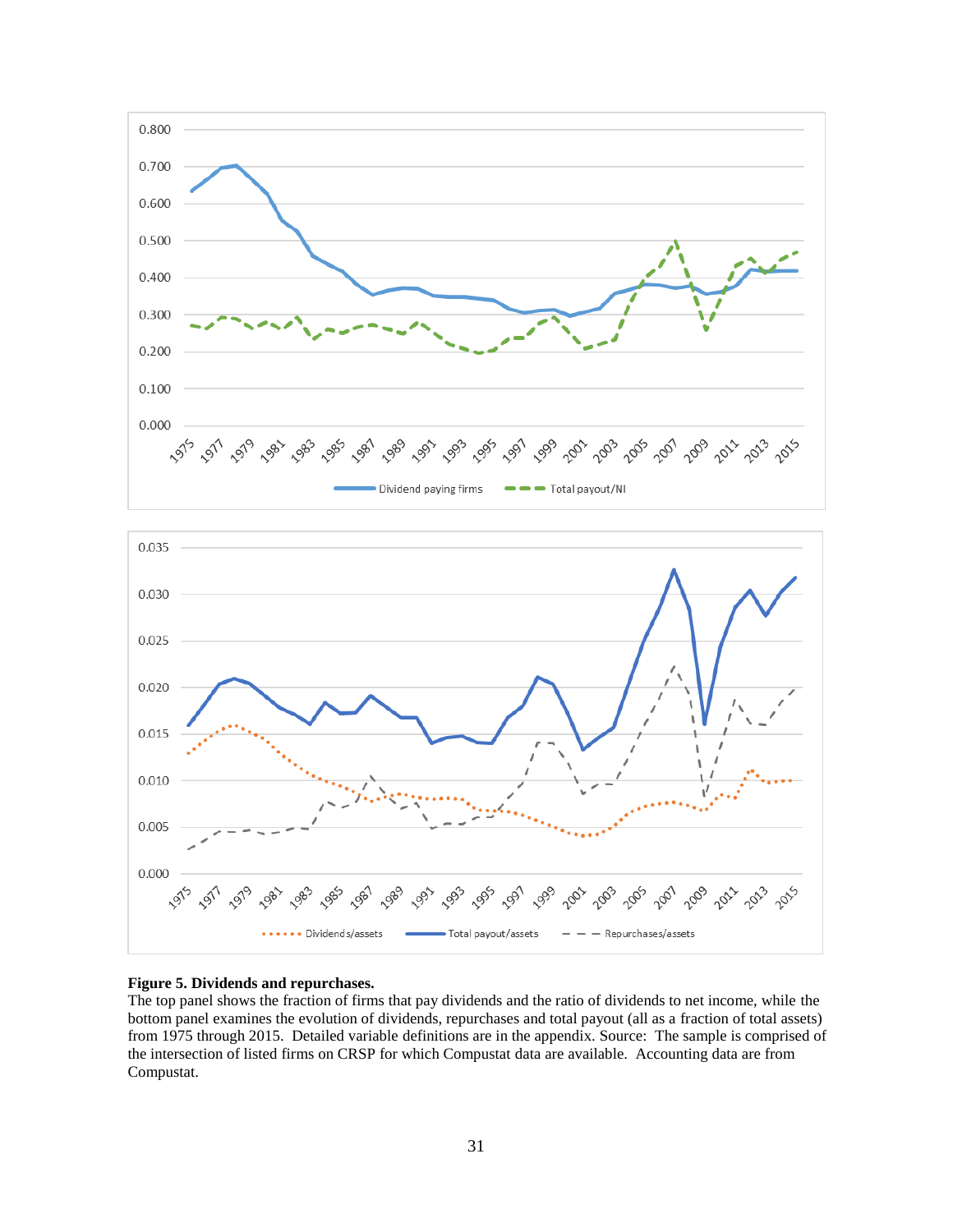### **Table 1: Mean Characteristics**

Detailed descriptions of the variables are provided in the Appendix. \*\*\* indicates significance at the 1% level, \*\* at the 5% level, and \* at then 10% level.

|                                      |         |           |           | t-test   | t-test   | t-test   |
|--------------------------------------|---------|-----------|-----------|----------|----------|----------|
| Year                                 | 1975    | 1995      | 2015      | 75 vs 95 | 95 vs 15 | 75 vs 15 |
| No. of listed firms                  | 4819    | 7002      | 3766      |          |          |          |
| <b>Valuation</b>                     |         |           |           |          |          |          |
| Tobin's Q                            | 0.77    | 1.73      | 1.64      | ***      | $**$     | ***      |
| Market Cap/GDP                       | 38.4%   | 78.0%     | 116.2%    | ***      | ***      | ***      |
| Market Cap (000s)                    | 662,807 | 1,400,079 | 5,752,858 | ***      | ***      | ***      |
| Market Cap Herfindahl                | 79.62   | 34.48     | 51.22     | na       | na       | na       |
| Small firms                          | 61.5%   | 43.9%     | 22.6%     | ***      | ***      | ***      |
| Revenue Herfindahl                   | 1391.5  | 811.7     | 1179.5    | ***      | ***      | ***      |
| Age                                  | 10.9    | 12.2      | 18.4      | ***      | ***      | ***      |
| <b>Investment</b>                    |         |           |           |          |          |          |
| Capital Expenditures/assets          | 8.0%    | 9.6%      | 4.2%      | ***      | ***      | ***      |
| R&D/assets                           | 1.3%    | 5.7%      | 7.5%      | ***      | ***      | ***      |
| Fixed Assets/assets                  | 34.7%   | 25.4%     | 19.7%     | ***      | ***      | ***      |
| Inventory/assets                     | 24.9%   | 13.5%     | 8.4%      | ***      | ***      | ***      |
| Finished Goods/assets                | 9.5%    | 5.6%      | 4.5%      | ***      | ***      | ***      |
| Cash/assets                          | 9.2%    | 15.6%     | 21.6%     | ***      | ***      | ***      |
| Profitability                        |         |           |           |          |          |          |
| Operating cash flow/assets           | 8.5%    | 2.9%      | $-4.2%$   | ***      | ***      | ***      |
| Loss firms                           | 13.6%   | 29.4%     | 37.2%     | ***      | ***      | ***      |
| RD-adjusted cash flow/assets         | 9.8%    | 8.6%      | 3.3%      | ***      | ***      | ***      |
| <b>ROA</b>                           | 4.3%    | $-3.3%$   | $-8.3%$   | ***      | ***      | ***      |
| <b>Financing</b>                     |         |           |           |          |          |          |
| Book leverage                        | 26.6%   | 21.0%     | 22.7%     | ***      | ***      | ***      |
| Market leverage                      | 28.5%   | 15.5%     | 15.8%     | ***      |          | ***      |
| Net leverage                         | 17.4%   | 5.4%      | 1.3%      | ***      | ***      | ***      |
| Negative net leverage                | 23.7%   | 39.7%     | 43.1%     | ***      | ***      | ***      |
| Interest/assets                      | 2.6%    | 2.7%      | 1.8%      | $**$     | ***      | ***      |
| No debt firms                        | 6.1%    | 12.7%     | 17.3%     | ***      | ***      | ***      |
| Rated firms*                         | 15.0%   | 16.9%     | 29.2%     | ***      | ***      | ***      |
| Investment grade firms <sup>a</sup>  | 67.8%   | 61.4%     | 49.5%     | ***      | ***      | ***      |
| Debt due in one year                 | 28.2%   | 35.0%     | 23.8%     | ***      | ***      | ***      |
| Debt due in three years              | 35.3%   | 53.4%     | 39.0%     | ***      | ***      | ***      |
| Debt due in five years               | 52.6%   | 71.7%     | 68.3%     | ***      | ***      | ***      |
| Net equity issuance                  | 0.5%    | 25.2%     | 17.8%     | ***      | ***      | ***      |
| Ownership                            |         |           |           |          |          |          |
| Institutional ownership <sup>a</sup> | 17.7%   | 29.8%     | 50.4%     | ***      | ***      | ***      |
| Blockholder*                         | 11.9%   | 19.5%     | 32.0%     | ***      | ***      | ***      |
| <b>Payout Policy</b>                 |         |           |           |          |          |          |
| Dividend paying firms                | 63.5%   | 34.0%     | 41.9%     | ***      | ***      | ***      |
| Dividends/assets                     | 1.3%    | 0.7%      | 1.0%      | ***      | ***      | ***      |
| Repurchases/assets                   | 0.3%    | 0.6%      | 2.0%      | ***      | ***      | ***      |
| Total payout/assets                  | 1.6%    | 1.4%      | 3.2%      | ***      | ***      | ***      |
| Total payout/NI                      | 27.1%   | 20.5%     | 47.0%     | ***      | ***      | ***      |

<sup>a</sup> indicates that data is not available in 1975, in which case we insert values for the first year data is available